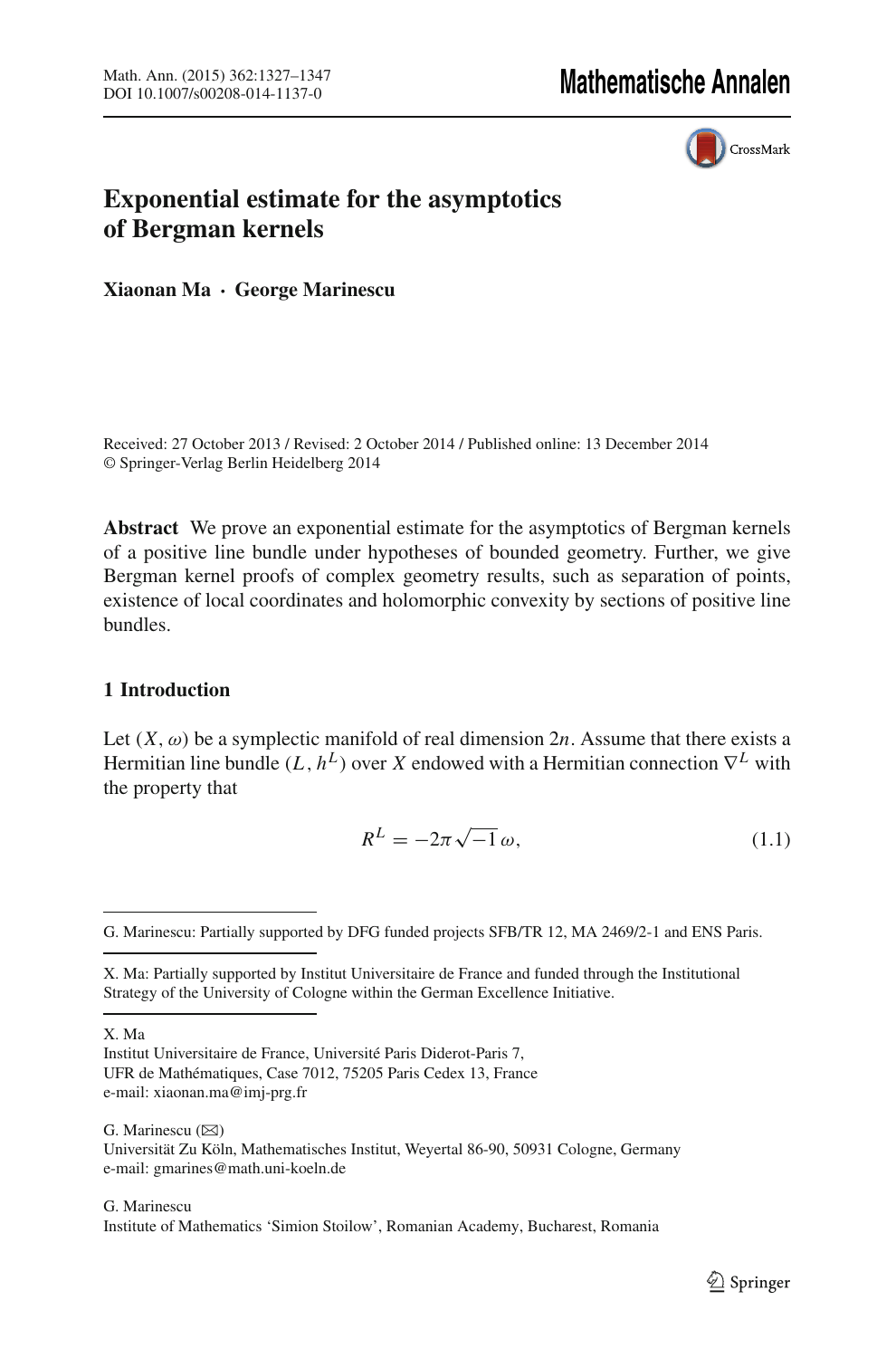where  $R^L = (\nabla^L)^2$  is the curvature of  $(L, \nabla^L)$ . Let  $(E, h^E)$  be a Hermitian vector bundle on *X* with Hermitian connection  $\nabla^E$  and its curvature  $R^E$ .

Let *J* be an almost complex structure which is compatible with  $\omega$  (i.e.,  $\omega$  is *J*invariant and  $\omega(\cdot, J \cdot)$  defines a metric on *TX*). Let  $g^{TX}$  be a *J*-invariant Riemannian metric on *X*. Let  $d(x, y)$  be the Riemannian distance on  $(X, g^{TX})$ .

The spin<sup>c</sup> Dirac operator  $D_p$  acts on  $\Omega^{0,\bullet}(X, L^p \otimes E) = \bigoplus_{q=0}^n \Omega^{0,q}(X, L^p \otimes E)$ , the direct sum of spaces of  $(0, q)$ –forms with values in  $L^p \otimes E$ .

We refer to the orthogonal projection  $P_p$  from  $L^2(X, E_p)$ , the space of  $L^2$ -sections of  $E_p := \Lambda^{\bullet}(T^{*(0,1)}X) \otimes L^p \otimes E$ , onto  $\text{Ker}(D_p)$  as the *Bergman projection* of  $D_p$ . The Schwartz kernel  $P_p(\cdot, \cdot)$  of  $P_p$  with respect to the Riemannian volume form  $dv_X(x')$  of  $(X, g^{TX})$  is called the *Bergman kernel* of  $D_p$ .

<span id="page-1-2"></span>**Theorem 1** *Suppose that*  $(X, g^{TX})$  *is complete and*  $R^L, R^E, J, g^{TX}$  *have bounded geometry* (*i.e., they and their derivatives of any order are uniformly bounded on X in the norm induced by*  $g^{TX}$ *,*  $h^{E}$ *, and the injectivity radius of*  $(X, g^{TX})$  *is positive*). *Assume also that there exists*  $\varepsilon > 0$  *such that on X*,

$$
\sqrt{-1}R^{L}(\cdot, J\cdot) > \varepsilon g^{TX}(\cdot, \cdot). \tag{1.2}
$$

<span id="page-1-0"></span>*Then there exist*  $c > 0$ ,  $p_0 > 0$ , which can be determined explicitly from the geometric *data* [cf. [\(3.17\)](#page-9-0)] *such that for any*  $k \in \mathbb{N}$ *, there exists*  $C_k > 0$  *such that for any*  $p \geq p_0$ *,*  $x, x' \in X$ , we have

$$
\left| P_p(x, x') \right|_{\mathscr{C}^k} \leqslant C_k \, p^{n + \frac{k}{2}} \, \exp\left( -c \sqrt{p} \, d(x, x') \right). \tag{1.3}
$$

<span id="page-1-1"></span>The pointwise  $\mathscr{C}^k$ -seminorm  $\left| S(x, x') \right|_{\mathscr{C}^k}$  of a section  $S \in \mathscr{C}^{\infty}(X \times X, E_p \boxtimes E_p^*)$  at a point  $(x, x') \in X \times X$  is the sum of the norms induced by  $h^L$ ,  $h^E$  and  $g^{TX}$  of the derivatives up to order *<sup>k</sup>* of *<sup>S</sup>* with respect to the connection induced by <sup>∇</sup>*<sup>L</sup>* , <sup>∇</sup>*<sup>E</sup>* and the Levi-Civita connection  $\nabla^{TX}$  evaluated at  $(x, x')$ .

Assume now  $X = \mathbb{C}^n$  with the standard trivial metric,  $E = \mathbb{C}$  with trivial metric. Assume also  $L = \mathbb{C}$  and  $h^L = e^{-\varphi}$  where  $\varphi : X \to \mathbb{R}$  is a smooth plurisubharmonic potential such that  $(1.2)$  holds. Then the estimate  $(1.3)$  with  $k = 0$  was basically obtained by [\[5\]](#page-19-0) for  $n = 1$ , [\[8](#page-19-1),[12](#page-19-2)] for  $n \ge 1$ . In [\[7,](#page-19-3) Theorem 4.18] (cf. [\[17,](#page-19-4) Theorem 4.2.9]), a refined version of [\(1.3\)](#page-1-1), i.e., the asymptotic expansion of  $P_p(x, x')$  for  $p \rightarrow +\infty$  with the exponential estimate was obtained.

When  $(X, J, \omega)$  is a compact Kähler manifold,  $E = \mathbb{C}$  with trivial metric,  $g^{TX} =$  $\omega(\cdot, J \cdot)$  and [\(1.1\)](#page-0-0) holds, a better estimate than [\(1.3\)](#page-1-1) with  $k = 0$  and  $d(x, x') > \delta > 0$ was obtained in [\[6\]](#page-19-5).

Recently, Lu and Zelditch announced in [\[13,](#page-19-6) Theorem 2.1] the estimate [\(1.3\)](#page-1-1) with  $k = 0$  and  $d(x, x') > \delta > 0$  when  $(X, J, \omega)$  is a Kähler manifold,  $E = \mathbb{C}$  with trivial metric,  $g^{TX} = \omega(\cdot, J \cdot)$  and [\(1.1\)](#page-0-0) holds (see also [\[1](#page-19-7)]).

Theorem [1](#page-1-2) was known to the authors for several years, being an adaptation of [\[7,](#page-19-3) Theorem 4.18]. The recent papers  $[6,13]$  $[6,13]$  motivated us to publish our proof.

<span id="page-1-3"></span>The next result describes the relation between the Bergman kernel on a Galois covering of a compact symplectic manifold and the Bergman kernel on the base, which is an interesting consequence of our proof of Theorem [1.](#page-1-2)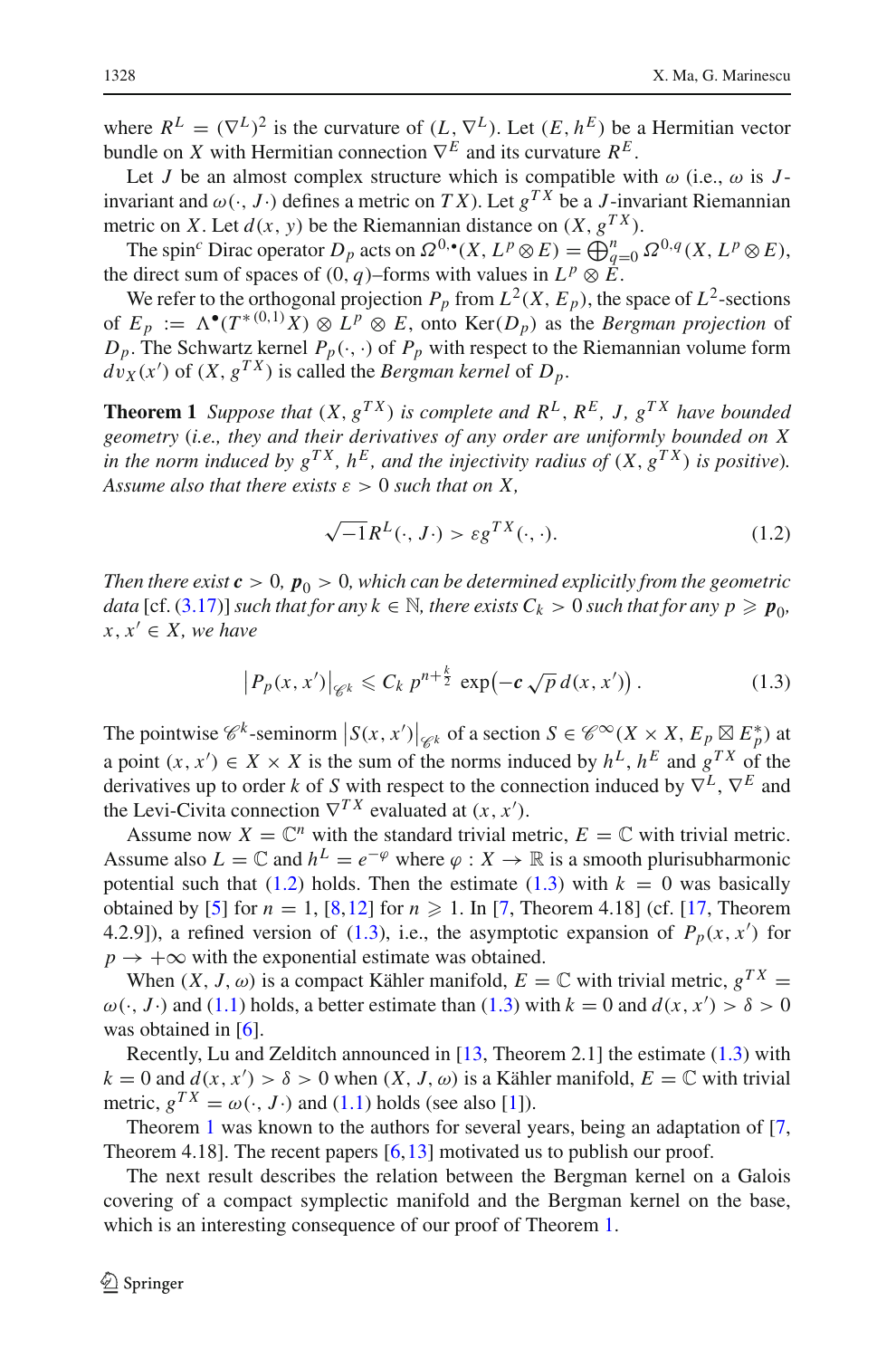**Theorem 2** *Let*  $(X, \omega)$  *be a compact symplectic manifold. Let*  $(L, \nabla^L, h^L)$ *,*  $(E, \nabla^E, h^E)$ , *J*,  $g^{TX}$  *be given as above. Consider a Galois covering*  $\pi : \widetilde{X} \to X$  *and let* Γ *be the group of deck transformations. Let us decorate with tildes the preimages of objects living on the quotient, e.g.,*  $\tilde{L} = \pi^* L$ ,  $\tilde{\omega} = \pi^* \omega$  *etc. Let*  $\tilde{D}_p$  *be the spin*<sup>*c*</sup><br>Dirac operator acting on  $\Omega^{0,\bullet}(\tilde{X}, \tilde{L}^p \otimes \tilde{F})$  and  $\tilde{P}_r$  be the orthogonal projection from *Dirac operator acting on*  $\Omega^{0,\bullet}(\tilde{X}, L^p \otimes \tilde{E})$  and  $\tilde{P}_p$  be the orthogonal projection from<br>*L*<sup>2</sup>( $\tilde{Y}$ ,  $\tilde{E}$ ) ante  $\text{Var}(\tilde{D})$ ). These suite  $\pi$ , which depends only on the accountuin data  $L^2(\tilde{X}, \tilde{E}_p)$  *onto*  $\text{Ker}(\tilde{D}_p)$ *. There exists*  $p_1$  *which depends only on the geometric data*<br>an  $X$  and that for any  $p_1$ ,  $p_2$  is lower have *on X, such that for any*  $p > p_1$  *we have* 

$$
\sum_{\gamma \in \Gamma} \widetilde{P}_p(\gamma x, y) = P_p(\pi(x), \pi(y)), \text{ for any } x, y \in \widetilde{X}.
$$
 (1.4)

<span id="page-2-0"></span>As a particular case, [\(1.4\)](#page-2-0) holds for a compact Kähler manifold  $(X, J, \omega)$ , a positive holomorphic Hermitian line bundle  $(L, h^L)$ , the projection  $P_p$  on the space  $H^0(X, L^p \otimes E)$  of holomorphic sections (which equals Ker( $D_p$ ) for *p* large enough), and the projection  $\widetilde{P}_p$  on the space  $H^0_{(2)}(\widetilde{X}, \widetilde{L}^p \otimes \widetilde{E})$  of holomorphic  $L^2$  sections (which equals  $Ker(D_p)$  for *p* large enough), see Remark [1,](#page-10-0) Theorem [5.](#page-11-0) In this context, for  $g^{TX} = \omega(\cdot, J \cdot)$  and for  $E = \mathbb{C}$  with trivial metric, [\(1.4\)](#page-2-0) also appeared simultaneously in [\[13](#page-19-6), Theorem 1] by a different method.

<span id="page-2-1"></span>We also give proofs of some complex geometry results by using the expansion of the Bergman kernel.

**Theorem 3** *Let*  $(X, J, g^{TX})$  *be a complete Hermitian manifold and*  $(L, h^L)$ ,  $(E, h^E)$ *be holomorphic Hermitian vector bundles over X, where*  $rk(L) = 1$ *. Assume that*  $R^L$ ,  $R^E$ ,  $J$ ,  $g^{TX}$  *have bounded geometry and* [\(1.2\)](#page-1-0) *holds. Then there exists*  $p_0 \in \mathbb{N}$ such that for all  $p \geqslant p_0$ , X is holomorphically convex with respect to the bundle  $L^p \otimes E$  and  $H^0_{(2)}(X, L^p \otimes E)$  *separates points and give local coordinates on* X.

The main tool here are the properties of peak sections at a point  $x_0 \in X$ , which are defined as sections in the orthogonal complement of the space of sections vanishing at  $x_0$ . We show for example in [\(4.21\)](#page-17-0) that linearly independent peak sections at  $x_0$  are asymptotically orthogonal in the neighborhood of *x*0.

Theorem [3](#page-2-1) implies immediately:

<span id="page-2-2"></span>**Corollary 1** *Let*  $(X, J, \Theta)$  *be a complete Hermitian manifold and let*  $\varphi$  *be a smooth function on X. Assume that* ϕ *is bounded from below,* ∂∂ϕ*, J, gT X have bounded geometry and there exists*  $\varepsilon > 0$  *such that*  $\sqrt{-1} \partial \overline{\partial} \varphi \geq \varepsilon \Theta$  *on X. Then X is a Stein*<br>geometry and there exists  $\varepsilon > 0$  such that  $\sqrt{-1} \partial \overline{\partial} \varphi \geq \varepsilon \Theta$  *on X. Then X is a Stein manifold.*

We refer to [\[15](#page-19-8)[,19](#page-20-0)] for further applications of the off-diagonal expansion of the Bergman kernel to the Berezin-Toeplitz quantization, and [\[17\]](#page-19-4) for a comprehensive study of the Bergman kernels and its applications.

This paper is organized as follows: In Sect. [2,](#page-3-0) we explain the spectral gap property of Dirac operators and the elliptic estimate. In Sect. [3,](#page-6-0) we establish Theorems [1,](#page-1-2) [2.](#page-1-3) In Sect. [4,](#page-10-1) we show what the result becomes in the complex case. We give some applications of Theorem [1](#page-1-2) and of the diagonal expansion of the Bergman kernel, in particular, we establish Theorem [3](#page-2-1) and Corollary [1.](#page-2-2)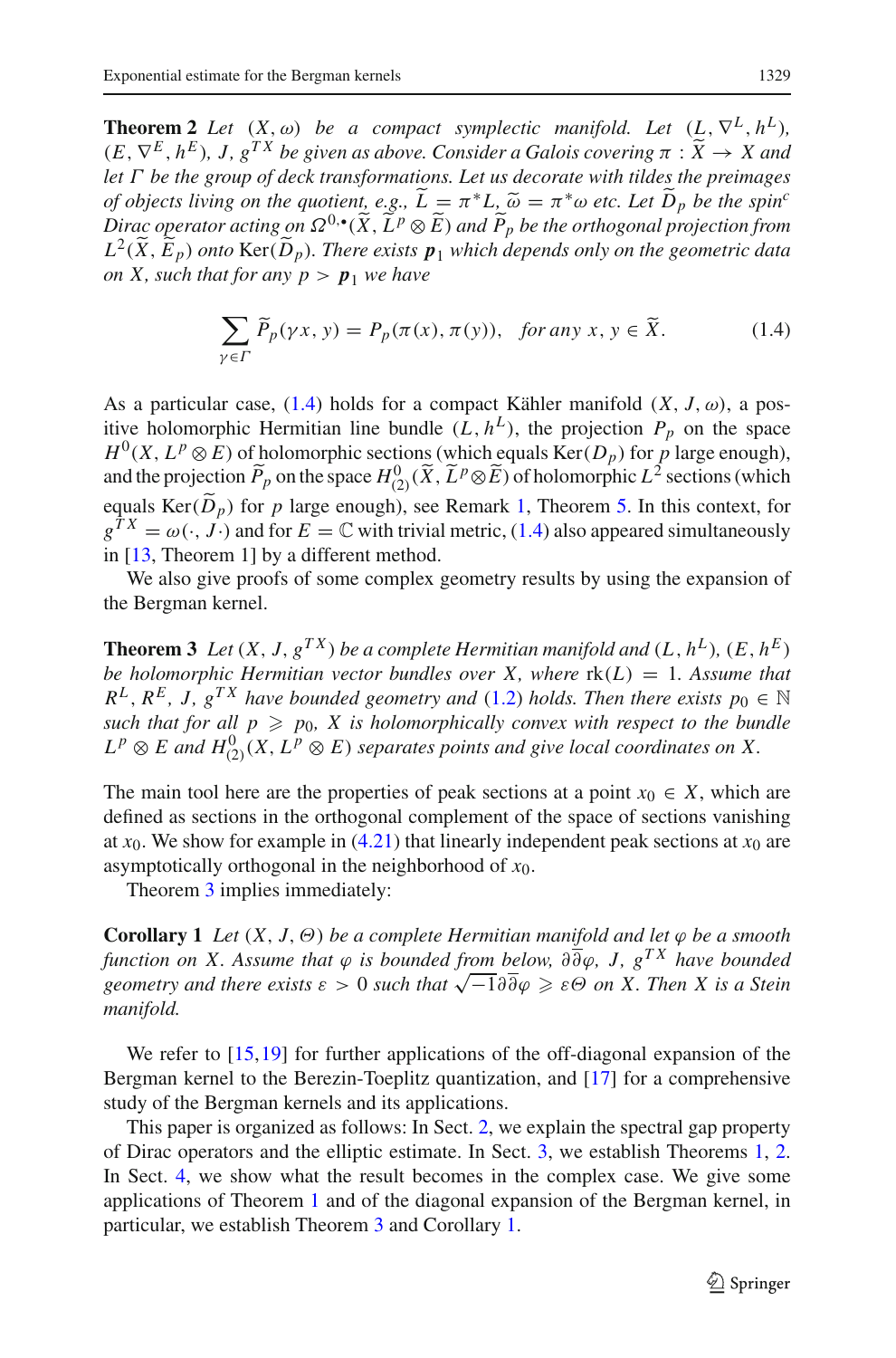## <span id="page-3-0"></span>**2 Dirac operator and elliptic estimates**

The almost complex structure *J* induces a splitting  $TX \otimes_{\mathbb{R}} \mathbb{C} = T^{(1,0)}X \oplus T^{(0,1)}X$ , where  $T^{(1,0)}X$  and  $T^{(0,1)}X$  are the eigenbundles of *J* corresponding to the eigenvalues  $\sqrt{-1}$  and  $-\sqrt{-1}$  respectively. Let  $T^{*(1,0)}X$  and  $T^{*(0,1)}X$  be the corresponding dual bundles. For any  $v \in TX$  with decomposition  $v = v_{1,0} + v_{0,1} \in T^{(1,0)}X \oplus T^{(0,1)}X$ , let  $v_{1,0}^* \in T^{*(0,1)}X$  be the metric dual of  $v_{1,0}$ . Then  $c(v) = \sqrt{2}(v_{1,0}^* \wedge -i_{v_{0,1}})$  defines the Clifford action of v on  $\Lambda(T^{*(0,1)}X)$ , where  $\wedge$  and *i* denote the exterior and interior product respectively. We denote

$$
\Lambda^{0,\bullet} = \Lambda^{\bullet}(T^{*(0,1)}X), \quad E_p := \Lambda^{0,\bullet} \otimes L^p \otimes E. \tag{2.1}
$$

Along the fibers of  $E_p$ , we consider the pointwise Hermitian product  $\langle \cdot, \cdot \rangle$  induced by  $g^{TX}$ ,  $h^L$  and  $h^E$ . Let  $dv_X$  be the Riemannian volume form of  $(TX, g^{TX})$ . The  $L^2$ –Hermitian product on the space  $\Omega_0^{0,\bullet}(X, L^p \otimes E)$  of smooth compactly supported sections of  $E_p$  is given by

$$
\langle s_1, s_2 \rangle = \int_X \langle s_1(x), s_2(x) \rangle \, dv_X(x). \tag{2.2}
$$

<span id="page-3-2"></span>We denote the corresponding norm with  $\|\cdot\|_{L^2}$  and with  $L^2(X, E_p)$  the completion of  $\Omega_0^{0,\bullet}(X, L^p \otimes E)$  with respect to this norm, and  $||B||^{0,0}$  the norm of  $B \in$  $\mathscr{L}(L^2(X, E_p))$  with respect to  $\|\cdot\|_{L^2}$ .

Let  $\nabla^{TX}$  be the Levi-Civita connection of the metric  $g^{TX}$ , and let  $\nabla^{\text{det}_1}$  be the connection on det( $T^{(1,0)}X$ ) induced by  $\nabla^{TX}$  by projection. By [\[17,](#page-19-4) §1.3.1],  $\nabla^{TX}$ (and  $\nabla^{\text{det}_1}$ ) induces canonically a Clifford connection  $\nabla^{\text{Cliff}}$  on  $\Lambda(T^{*(0,1)}X)$ . Let  $\nabla^{E_p}$  be the connection on  $E_p = \Lambda(T^{*(0,1)}X) \otimes L^p \otimes E$  induced by  $\nabla^{\text{Cliff}}$ ,  $\nabla^L$  and  $\nabla^E$ .

We denote by Spec(*B*) the spectrum of an operator *B*.

**Definition 1** The spin<sup>c</sup> Dirac operator  $D_p$  is defined by

$$
D_p = \sum_{j=1}^{2n} c(e_j) \nabla_{e_j}^{E_p} : \Omega^{0,\bullet}(X, L^p \otimes E) \longrightarrow \Omega^{0,\bullet}(X, L^p \otimes E), \tag{2.3}
$$

with {*ei*}*<sup>i</sup>* an orthonormal frame of *T X*.

<span id="page-3-1"></span>Note that  $D_p$  is a formally self-adjoint, first order elliptic differential operator. Since we are working on a complete manifold  $(X, g^{TX})$ ,  $D_p$  is essentially self-adjoint. This follows e.g., from an easy modification of the Andreotti-Vesentini lemma [\[17](#page-19-4), Lemma 3.3.1] [where the particular case of a complex manifold and the Dirac operator [\(4.1\)](#page-11-1) is considered]. Let us denote by  $D_p$  the self-adjoint extension of  $D_p$  defined initially on the space of smooth compactly supported forms, and by  $Dom(D_p)$  its domain. By the proof of [\[16,](#page-19-9) Theorems 1.1, 2.5] (cf. [\[17](#page-19-4), Theorems 1.5.7, 1.5.8] as the tensor *S* therein is given by  $S = -\frac{1}{2}J(\nabla^{TX}J)$ , we have: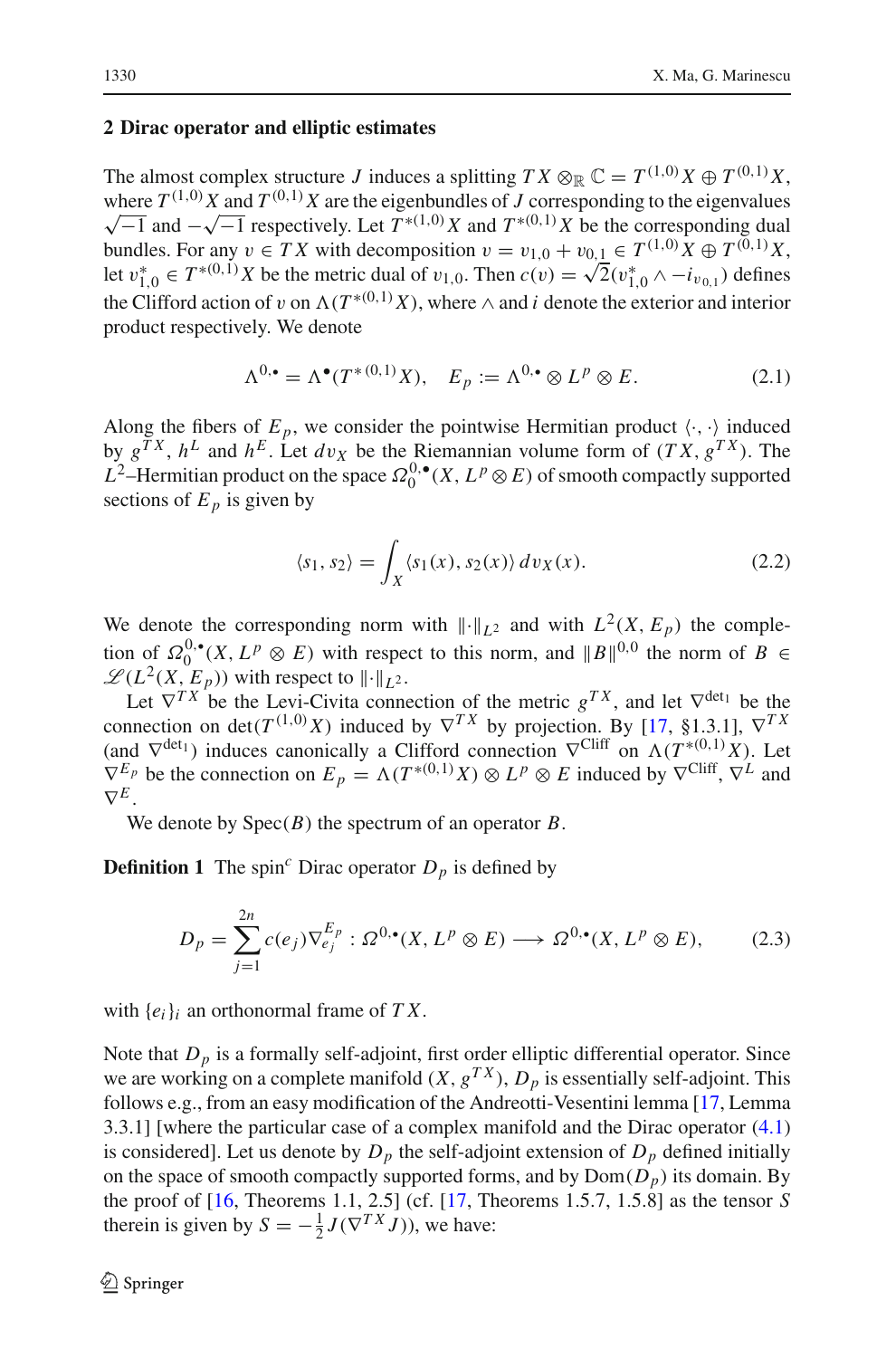**Lemma 1** *If*  $(X, g^{TX})$  *is complete and*  $\nabla^{TX} J$ *,*  $R^{TX}$  *and*  $R^{E}$  *are uniformly bounded on*  $(X, g^{TX})$ *, and*  $(1.2)$  *holds, then there exists*  $C_L > 0$  *such that for any p*  $\in \mathbb{N}$ *, and*  $any s \in \bigoplus_{q \geqslant 1} \Omega^{0,q}_0(X, L^p \otimes E)$ , we have

$$
||D_{p}s||_{L^{2}}^{2} \geq (2p\mu_{0} - C_{L})||s||_{L^{2}}^{2}, \qquad (2.4)
$$

*with*

$$
\mu_0 = \inf_{u \in T_x^{(1,0)}X, x \in X} R_x^L(u, \overline{u})/|u|_{g^{TX}}^2 > 0.
$$
\n(2.5)

*Moreover*

$$
Spec(D_p^2) \subset \{0\} \cup [2p\mu_0 - C_L, +\infty[.
$$
 (2.6)

From now on, we assume that  $(X, g^{TX})$  is complete and  $R^L, R^E, J, g^{TX}$  have bounded geometry. The following elliptic estimate will be applied to get the kernel estimates. Notice that we do not use the condition that √−1*R<sup>L</sup>* (·, *<sup>J</sup>* ·) is positive in the proof of Lemma [2.](#page-4-0)

<span id="page-4-0"></span>**Lemma 2** *Given a sequence of smooth forms*  $s_p \in \bigcap_{\ell \in \mathbb{N}} \text{Dom}(D_p^{\ell}) \subset L^2(X, E_p)$ and a sequence  $C_p' > 0$  ( $p \in \mathbb{N}$ ), assume that for any  $\ell \in \mathbb{N}$ , there exists  $C_\ell'' > 0$  such *that for any p*  $\in \mathbb{N}^*$ ,

$$
\left\| \left( \frac{1}{\sqrt{p}} D_p \right)^{\ell} s_p \right\|_{L^2} \leqslant C_{\ell}^{\prime\prime} C_p^{\prime}.
$$
 (2.7)

<span id="page-4-1"></span>*Then for any*  $k \in \mathbb{N}$ *, there exists*  $C_k > 0$  *such that for any*  $p \in \mathbb{N}^*$  *and*  $x \in X$  *the pointwise C <sup>k</sup> -seminorm satisfies*

$$
|s_p(x)|_{\mathscr{C}^k} \leq C_k C'_p p^{\frac{n+k}{2}}.
$$
 (2.8)

*Proof* Let inj<sup>X</sup> be the injectivity radius of  $(X, g^{TX})$ , and let  $\varepsilon \in [0, \text{inj}^X]$ . We denote by  $B^X(x, \varepsilon)$  and  $B^{T_X X}(0, \varepsilon)$  the open balls in *X* and  $T_X X$  with center  $x \in X$  and radius  $\varepsilon$ , respectively. The exponential map  $T_x X \ni Z \mapsto \exp^X_X(Z) \in X$  is a diffeomorphism from  $B^{T_x X}(0, \varepsilon)$  on  $B^X(x, \varepsilon)$ . From now on, we identify  $B^{T_x X}(0, \varepsilon)$  with  $B^X(x, \varepsilon)$ for  $\varepsilon < \text{inj}^X$ .

For  $x_0 \in X$ , we work in the normal coordinates on  $B^X(x_0, \varepsilon)$ . We identify  $E_Z$ ,  $L_Z$ ,  $\Lambda(T_Z^{*(0,1)}X)$  to  $E_{x_0}$ ,  $L_{x_0}$ ,  $\Lambda(T_{x_0}^{*(0,1)}X)$  by parallel transport with respect to the connections  $\nabla^E$ ,  $\nabla^L$ ,  $\nabla^{\text{Cliff}}$  along the curve [0, 1]  $\ni u \mapsto uZ$ . Thus on  $B^{T_{x_0}X}(0, \varepsilon)$ ,  $(E_p, h^{E_p})$  is identified to the trivial Hermitian bundle  $(E_{p,x_0}, h^{E_{p,x_0}})$ . Let  $\{e_i\}_i$  be an orthonormal basis of  $T_{x_0}X$ . Denote by  $\nabla_U$  the ordinary differentiation operator on  $T_{x_0} X$  in the direction *U*. Let  $\Gamma^E$ ,  $\Gamma^L$ ,  $\Gamma^{\Lambda^0,\bullet}$  be the corresponding connection forms of  $\nabla^E$ ,  $\nabla^L$  and  $\nabla^{Cliff}$  with respect to any fixed frame for *E*, *L*,  $\Lambda(T^{*(0,1)}X)$  which is parallel along the curve  $[0, 1] \ni u \mapsto uZ$  under the trivialization on  $B^{T_{x_0}X}(0, \varepsilon)$ .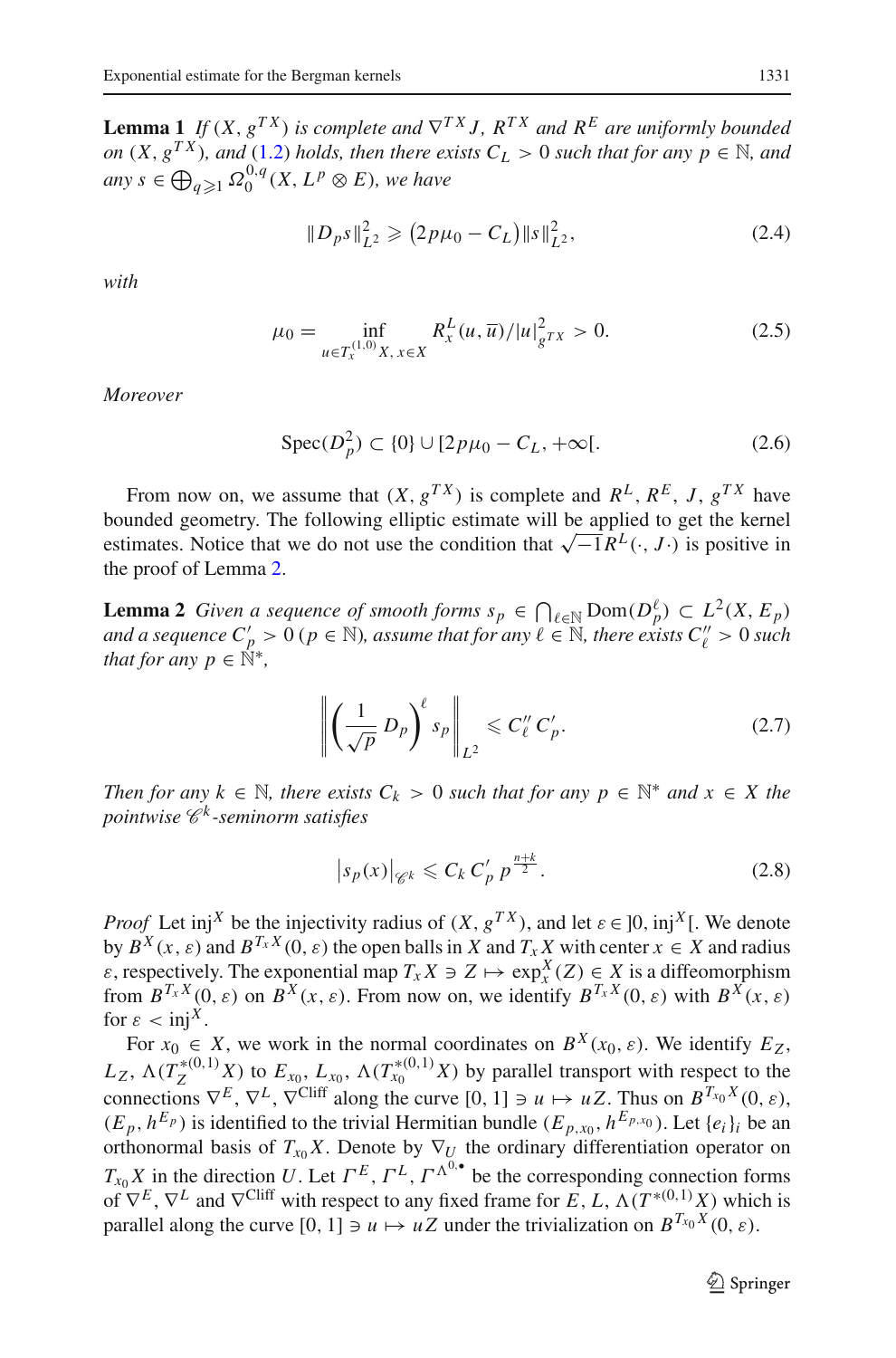Let  ${\{\tilde{e}_i\}}_i$  be an orthonormal frame on *T X*. On  $B^{T_{x_0}X}(0, \varepsilon)$ , we have

$$
\nabla_{\cdot}^{E_{p,x_0}} = \nabla_{\cdot} + p \Gamma^L(\cdot) + \Gamma^{\Lambda^{0,\bullet}}(\cdot) + \Gamma^E(\cdot),
$$
\n
$$
D_p = c(\widetilde{e}_j) \Big( \nabla_{\widetilde{e}_j} + p \Gamma^L(\widetilde{e}_j) + \Gamma^{\Lambda^{0,\bullet}}(\widetilde{e}_j) + \Gamma^E(\widetilde{e}_j) \Big). \tag{2.9}
$$

<span id="page-5-2"></span>By [\[17](#page-19-4), Lemma 1.2.4], for  $\Gamma^{\bullet} = \Gamma^E$ ,  $\Gamma^L$ ,  $\Gamma^{\Lambda^{0,\bullet}}$ , we have

$$
\Gamma_Z^{\bullet}(e_j) = \frac{1}{2} R_{x_0}^{\bullet}(Z, e_j) + \mathcal{O}(|Z|^2).
$$
 (2.10)

<span id="page-5-3"></span>Using an unit vector  $S_L$  of  $L_{x_0}$ , we get an isometry

$$
E_{p,x_0} \simeq \left(\Lambda(T^{*(0,1)}X) \otimes E\right)_{x_0} =: E_{x_0}.
$$
 (2.11)

<span id="page-5-0"></span>For  $s \in \mathscr{C}^{\infty}(\mathbb{R}^{2n}, \mathbf{E}_{x_0})$ ,  $Z \in \mathbb{R}^{2n}$  and  $t = \frac{1}{\sqrt{p}}$ , set

$$
(S_t s)(Z) = s(Z/t), \quad \nabla_t = S_t^{-1} t \nabla^{E_{p,x_0}} S_t,
$$
  

$$
D_t = S_t^{-1} t D_p S_t.
$$
 (2.12)

Let  $f : \mathbb{R} \to [0, 1]$  be a smooth even function such that

$$
f(v) = \begin{cases} 1 & \text{for } |v| \le \varepsilon/2, \\ 0 & \text{for } |v| \ge \varepsilon' \text{ with } \varepsilon' < \varepsilon. \end{cases}
$$
 (2.13)

<span id="page-5-6"></span>Set

$$
\sigma_p(Z) = s_p(Z)f(|Z|/t), \quad \widetilde{\sigma}_p = S_t^{-1}\sigma_p \in \mathscr{C}_0^{\infty}(\mathbb{R}^{2n}, E_{x_0}).
$$
 (2.14)

<span id="page-5-5"></span><span id="page-5-1"></span>Then by  $(2.12)$  and  $(2.14)$ , we have

$$
\widetilde{\sigma}_p(Z) = s_p(t Z) f(|Z|)
$$
  
\n
$$
(\mathbf{D}_t^j \widetilde{\sigma}_p)(Z) = \sum_{j=0}^l {l \choose j} \underbrace{[\mathbf{D}_t, \dots, [\mathbf{D}_t, f(|\cdot|)] \dots ](Z)}_{(l-j) \text{ times}} (\mathbf{D}_t^j S_t^{-1} s_p)(Z). \quad (2.15)
$$

Now by [\(2.9\)](#page-5-2), [\(2.10\)](#page-5-3) and [\(2.12\)](#page-5-0), we get

$$
\nabla_t = \nabla_0 + \mathcal{O}(t), \quad \mathbf{D}_t = \mathbf{D}_0 + \mathcal{O}(t), \tag{2.16}
$$

<span id="page-5-4"></span>where  $D_0$  is an elliptic operator on  $\mathbb{R}^{2n}$ . By [\(2.16\)](#page-5-4) and our assumption on bounded geometry,  $[D_t, \ldots, [D_t, f(| \cdot |)] \ldots]$  is a differential operator of order  $l - j - 1$  $(l - j)$  times

<sup>2</sup> Springer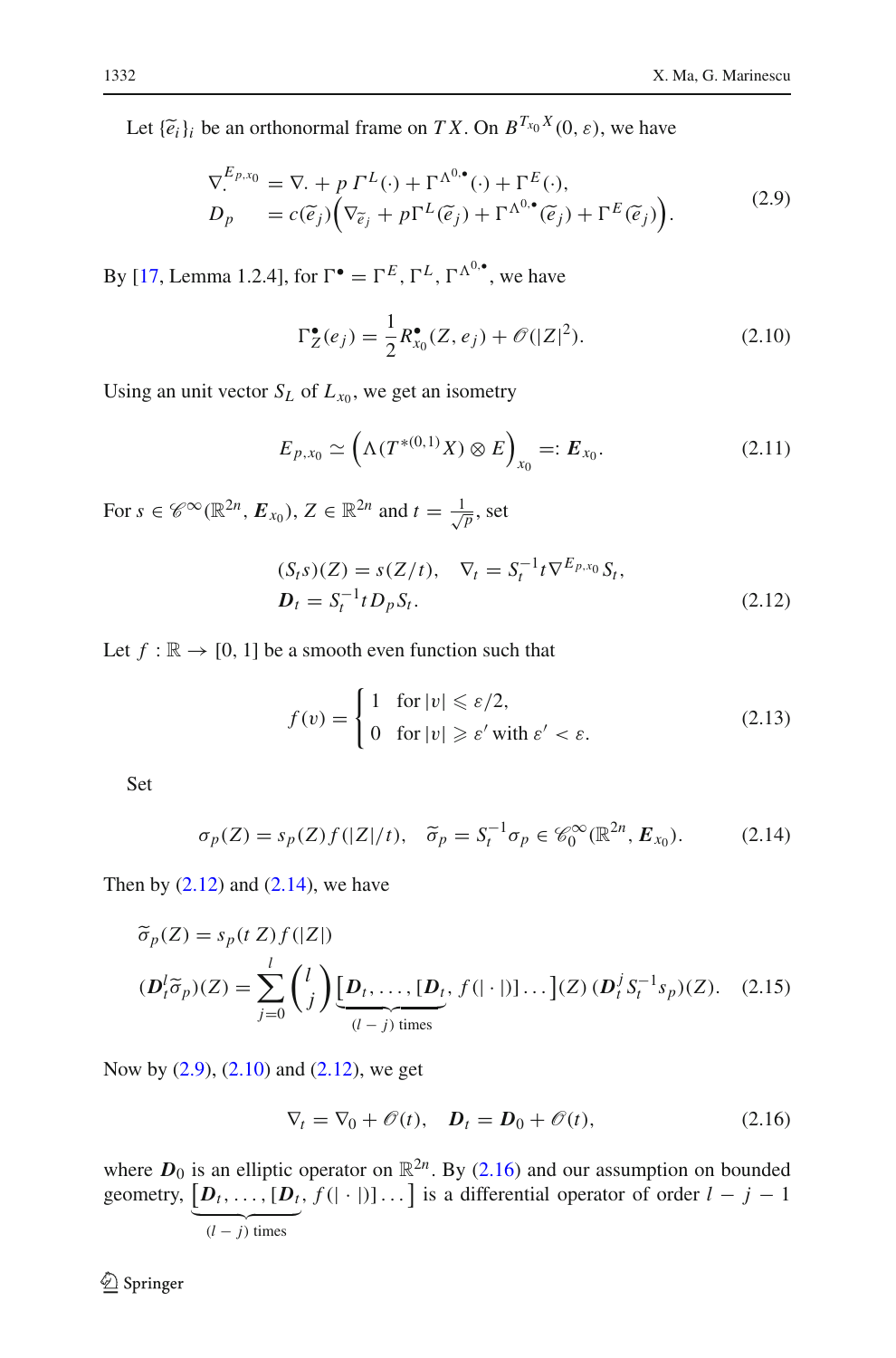for  $l > j$ , whose coefficients are uniformly bounded on  $B^{T_{x_0}X}(0, \varepsilon)$ , with respect to *x*<sub>0</sub> ∈ *X*, *p* ∈ ℕ, and  $(D_t^j S_t^{-1} s_p)(Z) = \left( \left( \frac{1}{\sqrt{p}} D_p \right)^j s_p \right) (tZ)$ . Thus [\(2.7\)](#page-4-1), [\(2.9\)](#page-5-2) and [\(2.15\)](#page-5-5) and elliptic estimates imply

$$
\int_{|Z|<\varepsilon} |\mathbf{D}_t^l \tilde{\sigma}_p(Z)|^2 dZ \leq (l+1) \int_{|Z|<\varepsilon} \left\{ \left| f(|\cdot|) \mathbf{D}_t^l S_t^{-1} s_p \right|^2(Z) + l^2 \left| [\mathbf{D}_t, f(|\cdot|)] \mathbf{D}_t^{l-1} S_t^{-1} s_p \right|^2(Z) + \tilde{C}_l \sum_{j=0}^{l-2} \left| \mathbf{D}_t^{l-j-1} \varphi(|\cdot|) \mathbf{D}_t^j S_t^{-1} s_p \right|^2(Z) \right\} dZ,
$$
\n(2.17)

<span id="page-6-1"></span>here  $\varphi : \mathbb{R} \to [0, 1]$  is a smooth even function such that  $\varphi = 1$  on supp(f) and  $\varphi(v) = 0$  for  $|v| \ge \varepsilon''$  with  $\varepsilon'' < \varepsilon$ . By repeating the above argument, we get

$$
\int_{|Z|<\varepsilon} |\mathbf{D}_i^l \widetilde{\sigma}_p(Z)|^2 dZ \leqslant C_0 p^n \int_{|Z|<\varepsilon/\sqrt{p}} \sum_{j=0}^l \left| \left(\frac{1}{\sqrt{p}} D_p\right)^j s_p(Z) \right|^2 dZ
$$
\n
$$
\leqslant C_1 \sum_{j=0}^l (C_j'' C_p')^2 p^n. \tag{2.18}
$$

On  $\mathbb{R}^{2n}$ , we use the usual  $\mathscr{C}^k$ -seminorm, i.e.,  $|g(x)|_{\mathscr{C}^k} := \sum_{i} |\langle e_i | \nabla_{e_{i_1}} \dots \nabla_{e_{i_l}} g | (x) \rangle$ . By the Sobolev embedding theorem (cf.  $[17,$  $[17,$  Theorem A.1.6]),  $(2.16)$ ,  $(2.18)$  and our assumption on bounded geometry, we obtain that for any  $k \in \mathbb{N}$ , there exists  $C_k > 0$ such that for any  $x_0 \in X$ ,  $p \in \mathbb{N}^*$ , we have  $|\tilde{\sigma}_p(0)|_{\mathscr{C}^k} \leq C_k C'_p p^{n/2}$ . Going back to the original coordinates (before rescaling), we get the original coordinates (before rescaling), we get

$$
\left|\sigma_p(x_0)\right|_{\mathscr{C}^k} \leqslant C_k C'_p \, p^{\frac{n+k}{2}}.\tag{2.19}
$$

The proof of Lemma [2](#page-4-0) is completed.

#### <span id="page-6-0"></span>**3 Proofs of Theorems [1](#page-1-2) and [2](#page-1-3)**

For  $x, x' \in X$ , let  $\exp\left(-\frac{u}{p}D_p^2\right)(x, x')$ ,  $\left(\frac{1}{p}D_p^2 \exp\left(-\frac{u}{p}D_p^2\right)\right)(x, x')$  be the smooth kernels of the operators  $\exp\left(-\frac{u}{p}D_p^2\right), \frac{1}{p}D_p^2 \exp\left(-\frac{u}{p}D_p^2\right)$  with respect to  $dv_X(x')$ .

<span id="page-6-3"></span><span id="page-6-2"></span>**Theorem 4** *There exists*  $a > 0$  *such that for any*  $m \in \mathbb{N}$ *,*  $u_0 > 0$ *, there exists*  $C > 0$ *such that for*  $u \geq u_0$ ,  $p \in \mathbb{N}^*$ ,  $x, x' \in X$ , we have

$$
\left|\exp\left(-\frac{u}{p}D_p^2\right)(x,x')\right|_{\mathscr{C}^m}\leqslant Cp^{n+\frac{m}{2}}\exp\left(\mu_0u-\frac{ap}{u}d(x,x')^2\right),\tag{3.1}
$$

 $\mathcal{D}$  Springer

$$
\Box
$$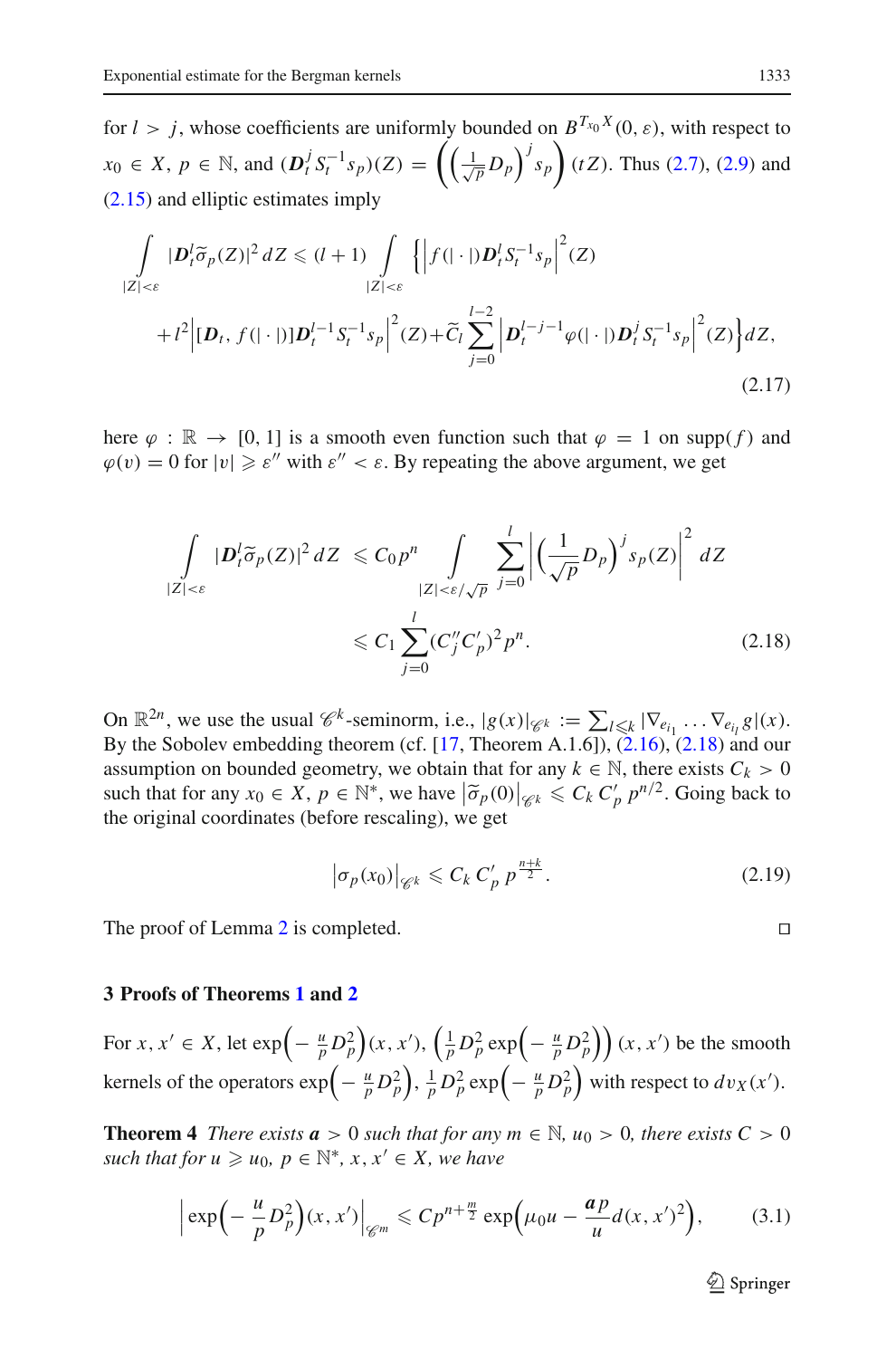<span id="page-7-2"></span> $and$  that for  $u \geq u_0$ ,  $p \geq 2C_L/\mu_0$ ,  $x, x' \in X$ , we have

$$
\left| \left( \frac{1}{p} D_p^2 \exp\left( -\frac{u}{p} D_p^2 \right) \right) (x, x') \right|_{\mathscr{C}^m} \leqslant C p^{n + \frac{m}{2}} \exp\left( -\frac{1}{2} \mu_0 u - \frac{a p}{u} d(x, x')^2 \right). \tag{3.2}
$$

*Proof* For any  $u_0 > 0, k \in \mathbb{N}$ , there exists  $C_{u_0,k} > 0$  such that for  $u \ge u_0, p \in \mathbb{N}^*$ , we have

$$
\left\| \left( \frac{1}{\sqrt{p}} D_p \right)^k \exp \left( -\frac{u}{p} D_p^2 \right) \right\|^{0,0} \leqslant C_{u_0,k}, \tag{3.3}
$$

<span id="page-7-1"></span><span id="page-7-0"></span>and by Lemma [1,](#page-3-1) that for  $u \geq u_0$ ,  $p \geq 2C_L/\mu_0$ , we have

$$
\left\| \left( \frac{1}{\sqrt{p}} D_p \right)^k \frac{1}{p} D_p^2 \exp \left( - \frac{u}{p} D_p^2 \right) \right\|^{0,0} \leq C_{u_0,k} e^{-\mu_0 u}.
$$
 (3.4)

From Lemma [2,](#page-4-0) [\(3.3\)](#page-7-0) and [\(3.4\)](#page-7-1), for any  $u_0 > 0$ ,  $m \in \mathbb{N}$ , there exists  $C'_{u_0,m} > 0$  such that for  $u \geq u_0, p \in \mathbb{N}^*, x, x' \in X$ , we have

$$
\left| \exp\left( -\frac{u}{p} D_p^2 \right) (x, x') \right|_{\mathscr{C}^m} \leq C'_{u_0, m} p^{n + \frac{m}{2}}, \tag{3.5}
$$

<span id="page-7-6"></span><span id="page-7-5"></span>and that for  $u \geq u_0$ ,  $p \geq 2C_L/\mu_0$ ,  $x, x' \in X$ , we have

$$
\left| \left( \frac{1}{p} D_p^2 \exp\left( -\frac{u}{p} D_p^2 \right) \right) (x, x') \right|_{\mathscr{C}^m} \leq C'_{u_0, m} p^{n + \frac{m}{2}} e^{-\mu_0 u}.
$$
 (3.6)

<span id="page-7-3"></span>To obtain  $(3.1)$  and  $(3.2)$  in general, we proceed as in the proof of  $[7,$  $[7,$  Theorem 4.11] and [\[3,](#page-19-10) Theorem 11.14] (cf. [\[17,](#page-19-4) Theorem 4.2.5]). For *h* > 1 and *f* from [\(2.13\)](#page-5-6), put

$$
K_{u,h}(a) = \int_{-\infty}^{+\infty} \cos(v\sqrt{2u}a) \exp\left(-\frac{v^2}{2}\right) \left(1 - f\left(\frac{1}{h}\sqrt{2u}v\right)\right) \frac{dv}{\sqrt{2\pi}}
$$
  

$$
H_{u,h}(a) = \int_{-\infty}^{+\infty} \cos(v\sqrt{2u}a) \exp\left(-\frac{v^2}{2}\right) f\left(\frac{1}{h}\sqrt{2u}v\right) \frac{dv}{\sqrt{2\pi}}.
$$
(3.7)

By  $(3.7)$ , we infer

$$
K_{u,h}\left(\frac{1}{\sqrt{p}}D_p\right) + H_{u,h}\left(\frac{1}{\sqrt{p}}D_p\right) = \exp\left(-\frac{u}{p}D_p^2\right). \tag{3.8}
$$

<span id="page-7-4"></span><sup>2</sup> Springer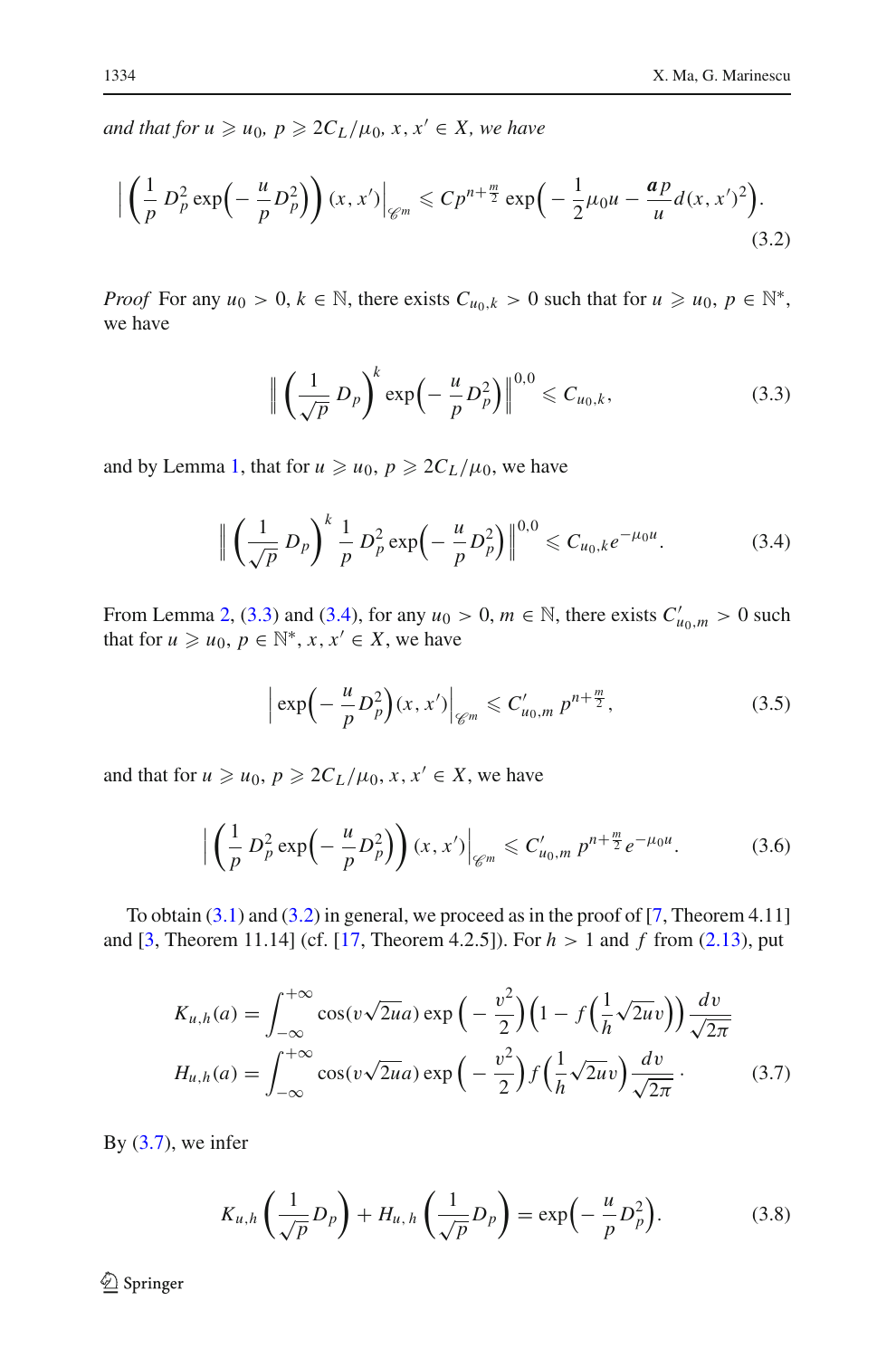Using finite propagation speed of solutions of hyperbolic equations [\[17,](#page-19-4) Theorem D.2.1], and [\(3.7\)](#page-7-3), we find that

<span id="page-8-0"></span>
$$
\text{supp } H_{u,h}\left(\frac{1}{\sqrt{p}}D_p\right)(x,\cdot) \subset B^X(x,\varepsilon h/\sqrt{p}), \text{ and}
$$
\n
$$
H_{u,h}\left(\frac{1}{\sqrt{p}}D_p\right)(x,\cdot) \text{ depends only on the restriction of } D_p \text{ to } B^X(x,\varepsilon h/\sqrt{p}).
$$
\n(3.9)

<span id="page-8-3"></span>Thus from [\(3.8\)](#page-7-4) and [\(3.9\)](#page-8-0), we get for  $x, x' \in X$ ,

$$
K_{u,h}\left(\frac{1}{\sqrt{p}}\,D_p\right)(x,x')=\exp\left(-\frac{u}{p}D_p^2\right)(x,x'),\quad\text{if }\sqrt{p}\,d(x,x')\geqslant\varepsilon h.\quad(3.10)
$$

By [\(3.7\)](#page-7-3), there exist  $C'$ ,  $C_1 > 0$  such that for any  $c > 0$ ,  $m \in \mathbb{N}$ , there is  $C > 0$  such that for  $u \ge u_0$ ,  $h > 1$ ,  $a \in \mathbb{C}$ ,  $|\text{Im}(a)| \le c$ , we have

$$
|a|^m |K_{u,h}(a)| \leqslant C \exp\left(C'c^2 u - \frac{C_1}{u}h^2\right).
$$
 (3.11)

<span id="page-8-1"></span>Using Lemma [2](#page-4-0) and [\(3.11\)](#page-8-1) we find that for  $K(a) = K_{u,h}(a)$  or  $a^2 K_{u,h}(a)$ ,

$$
\left|K\left(\frac{1}{\sqrt{p}}\,D_p\right)(x,x')\right|_{\mathscr{C}^m}\leqslant C_2p^{n+\frac{m}{2}}\exp\left(C'c^2u-\frac{C_1}{u}h^2\right). \tag{3.12}
$$

<span id="page-8-2"></span>Setting  $h = \sqrt{p} d(x, x')/\varepsilon$  in [\(3.12\)](#page-8-2), we get that for any  $p \in \mathbb{N}^*, u \ge u_0, x, x' \in X$ such that  $\sqrt{p}d(x, x') \geq \varepsilon$ , we have

$$
\left|\boldsymbol{K}\left(\frac{1}{\sqrt{p}}\,D_{p}\right)(x,x')\right|_{\mathscr{C}^m} \leqslant C p^{n+\frac{m}{2}} \exp\left(C'c^2u - \frac{C_1}{\varepsilon^2 u}p\,d(x,x')^2\right). \tag{3.13}
$$

<span id="page-8-4"></span>By [\(3.5\)](#page-7-5), [\(3.10\)](#page-8-3) and [\(3.13\)](#page-8-4), we infer [\(3.1\)](#page-6-2). By [\(3.6\)](#page-7-6), [\(3.10\)](#page-8-3) and [\(3.13\)](#page-8-4), we infer [\(3.2\)](#page-7-2). The proof of Theorem [4](#page-6-3) is completed.

<span id="page-8-5"></span>*Proof of Theorem [1](#page-1-2)* Analogue to [\[7,](#page-19-3) (4.89)] (or [\[17](#page-19-4), (4.2.22)]), we have

$$
\exp\left(-\frac{u}{p}D_p^2\right) - P_p = \int_u^{+\infty} \frac{1}{p} D_p^2 \exp\left(-\frac{u_1}{p}D_p^2\right) du_1. \tag{3.14}
$$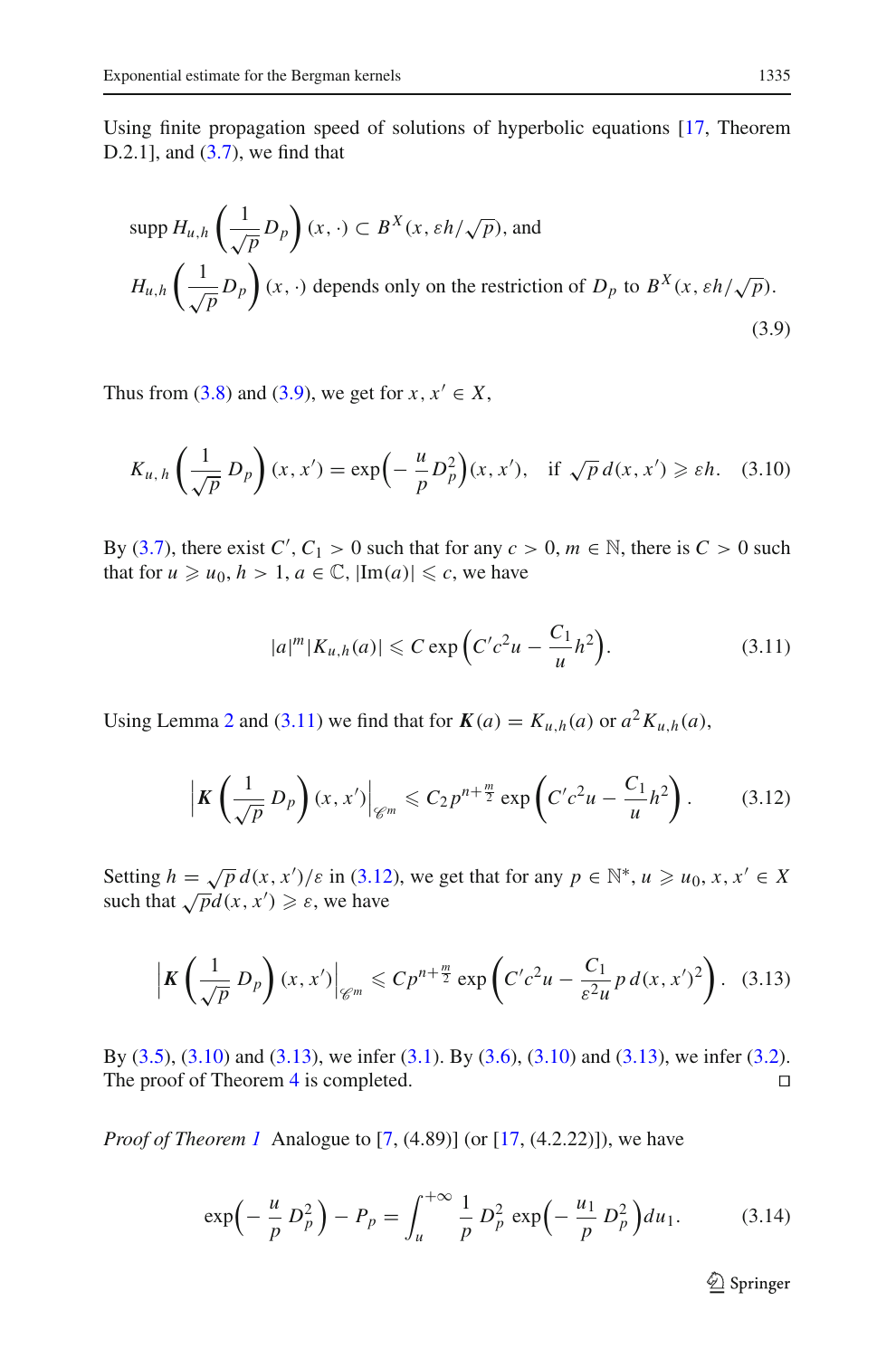<span id="page-9-1"></span>Note that  $\frac{1}{4}\mu_0 u + \frac{a}{u}p \, d(x, x')^2 \geqslant \sqrt{a\mu_0 p} \, d(x, x')$ , thus

$$
\int_{u}^{+\infty} \exp\left(-\frac{1}{2}\mu_{0}u_{1} - \frac{a}{u_{1}}p d(x, x')^{2}\right) du_{1}
$$
  
\$\leq \exp(-\sqrt{a\mu\_{0}p} d(x, x')) \int\_{u}^{+\infty} \exp\left(-\frac{1}{4}\mu\_{0}u\_{1}\right) du\_{1}\$  
=  $\frac{4}{\mu_{0}} \exp\left(-\frac{1}{4}\mu_{0}u - \sqrt{a\mu_{0}p} d(x, x')\right).$  (3.15)

<span id="page-9-2"></span>By [\(3.2\)](#page-7-2), [\(3.14\)](#page-8-5) and [\(3.15\)](#page-9-1), there exists  $C > 0$  such that for  $u \ge u_0$ ,  $p \ge 2C_L/\mu_0$ ,  $x, x' \in X$ , we have

$$
\left| \left( \exp\left( -\frac{u}{p} D_p^2 \right) - P_p \right) (x, x') \right|_{\mathscr{C}^m}
$$
  
\$\leqslant C p^{n + \frac{m}{2}} \exp\left( -\frac{1}{4} \mu\_0 u - \sqrt{a \mu\_0 p} d(x, x') \right).\$ (3.16)

<span id="page-9-0"></span>By  $(3.1)$  and  $(3.16)$ , we get  $(1.3)$  with

$$
p_0 = 2C_L/\mu_0, \quad c = \sqrt{a\mu_0}.
$$
 (3.17)

The proof of Theorem [1](#page-1-2) is completed.

<span id="page-9-4"></span>*Proof of Theorem* [2](#page-1-3) It is standard that for any  $p \in \mathbb{N}^*$ ,  $u > 0$ , and  $x, y \in \widetilde{X}$ ,

$$
\exp\left(-uD_p^2\right)(\pi(x), \pi(y)) = \sum_{\gamma \in \Gamma} \exp\left(-u\widetilde{D}_p^2\right)(\gamma x, y). \tag{3.18}
$$

Let us denote for  $r > 0$  by  $N(r) = #B^{\tilde{X}}(x, r) \cap \Gamma y$ . Let  $K > 0$  be such that the sectional curvature of  $(X, g^{TX})$  is  $\geq -K^2$ . By [\[20](#page-20-1)], there exists  $C > 0$  such that for any  $r > 0$ ,  $x, y \in \tilde{X}$ , we have

$$
N(r) \leqslant Ce^{(2n-1)Kr}.\tag{3.19}
$$

<span id="page-9-3"></span>[Note that in the proof of  $(3.1)$ , we did not use Lemma [1.](#page-3-1) From  $(3.1)$  and  $(3.19)$ , we know the right hand side of [\(3.18\)](#page-9-4) is absolutely convergent with respect to  $\mathcal{C}^k$ -norm for any  $k \in \mathbb{N}$ , and verifies the heat equation on *X*, thus we also get a proof of [\(3.18\)](#page-9-4)].

<span id="page-9-5"></span>Take  $p_1 = \max\{p_0, (2n-1)^2 K^2/c^2\}$ . Then for any  $p > p_1$ , by Theorem [4,](#page-6-3) [\(3.15\)](#page-9-1) and [\(3.19\)](#page-9-3), we know that

$$
\sum_{\gamma \in \Gamma} \int_{u}^{+\infty} \left(\frac{1}{p} \,\tilde{D}_{p}^{2} \, \exp\left(-\frac{u_{1}}{p} \,\tilde{D}_{p}^{2}\right)\right) (\gamma x, y) du_{1}
$$
\n
$$
= \int_{u}^{+\infty} \sum_{\gamma \in \Gamma} \left(\frac{1}{p} \,\tilde{D}_{p}^{2} \, \exp\left(-\frac{u_{1}}{p} \,\tilde{D}_{p}^{2}\right)\right) (\gamma x, y) du_{1}.\tag{3.20}
$$

 $\mathcal{L}$  Springer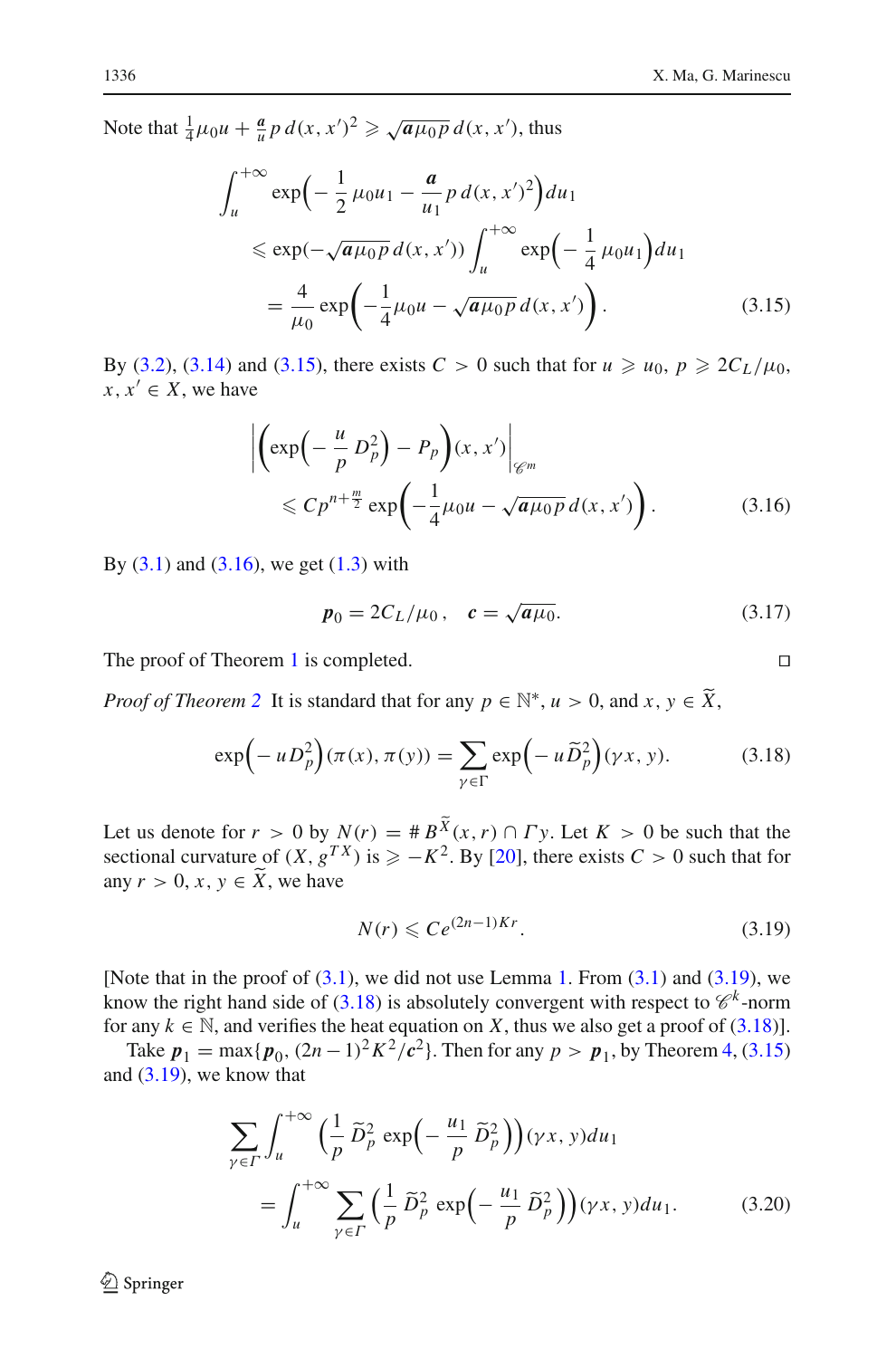<span id="page-10-2"></span>Moreover, [\(1.3\)](#page-1-1) and [\(3.19\)](#page-9-3) show that  $\sum_{\gamma \in \Gamma} P_p(\gamma x, y)$  is absolutely convergent with respect to  $\mathscr{C}^k$ -norm for any  $k \in \mathbb{N}$ ,  $p > p_1$ . From Theorem [4,](#page-6-3) [\(3.14\)](#page-8-5) for  $\tilde{D}_p$ , [\(3.18\)](#page-9-4) and  $(3.20)$ , we get

$$
\exp\left(-\frac{u}{p}D_p^2\right)(\pi(x), \pi(y)) - \sum_{\gamma \in \Gamma} \widetilde{P}_p(\gamma x, y)
$$

$$
= \int_u^{+\infty} \left(\frac{1}{p}D_p^2 \exp\left(-\frac{u_1}{p}D_p^2\right)\right)(\pi(x), \pi(y))du_1.
$$
(3.21)

Now from [\(3.14\)](#page-8-5) for  $D_p$  and [\(3.21\)](#page-10-2), we obtain [\(1.4\)](#page-2-0). Note that the constants  $C_L$ ,  $\mu_0$ in Lemma [1,](#page-3-1)  $\boldsymbol{a}$  in Theorem [4](#page-6-3) depend only on the geometric data on  $\boldsymbol{X}$ , not on the covering map  $\pi : \widetilde{X} \to X$ , thus  $p_1$  depends only on the geometric data on X.

<span id="page-10-0"></span>*Remark 1* Let  $A \in \Omega^3(X)$ . We assume *A* and its derivatives are bounded on *X*. Set

$$
{}^{c}A = \sum_{i < j < k} A(e_i, e_j, e_k) c(e_i) c(e_j) c(e_k), \quad D_p^A := D_p + {}^{c}A. \tag{3.22}
$$

Then  $D_p^A$  is a modified Dirac operator (cf. [\[17](#page-19-4), §1.3.3], [\[2](#page-19-11)]). As we are in the bounded geometry context, Lemmas [1,](#page-3-1) [2](#page-4-0) still hold if we replace  $D_p$  by  $D_p^A$  (cf. [\[17](#page-19-4), Theorems 1.5.7, 1.5.8]). This implies that Theorem [4](#page-6-3) holds for  $D_p^A$ , thus Theorems [1,](#page-1-2) [2](#page-1-3) hold for the orthogonal projection from  $L^2(X, E_p)$  onto  $\text{Ker}(D_p^A)$ .

#### <span id="page-10-1"></span>**4 The holomorphic case**

We discuss now the particular case of a complex manifold, cf. the situation of [\[17,](#page-19-4) §6.1.1]. Let  $(X, J)$  be a complex manifold with complex structure  $J$  and complex dimension *n*. Let  $g^{TX}$  be a Riemannian metric on *TX* compatible with *J*, and let  $\Theta = g^{TX}(J \cdot, \cdot)$  be the (1, 1)-form associated to  $g^{TX}$  and *J*. We call  $(X, J, g^{TX})$  or  $(X, J, \Theta)$  a Hermitian manifold. A Hermitian manifold  $(X, J, g^{TX})$  is called complete if  $g^{TX}$  is complete. Moreover let  $(L, h^L)$ ,  $(E, h^E)$  be holomorphic Hermitian vector bundles on *X* and  $rk(L) = 1$ . Consider the holomorphic Hermitian (Chern) connections  $\nabla^L$ ,  $\nabla^E$  on  $(L, h^L)$ ,  $(E, h^E)$ .

This section is organized as follows. In Sect. [4.1,](#page-11-2) we explain Theorem [1](#page-1-2) in the holomorphic case. In Sect. [4.2,](#page-11-3) we give some Bergman kernel proofs of some known results about separation of points, existence of local coordinates and holomorphic convexity. The usual proofs use the  $L^2$  estimates for the  $\overline{\partial}$ -equation introduced by Andreotti-Vesentini and Hörmander. For plenty of informations about holomorphic convexity of coverings (Shafarevich conjecture) and its role in algebraic geometry see [\[14](#page-19-12)].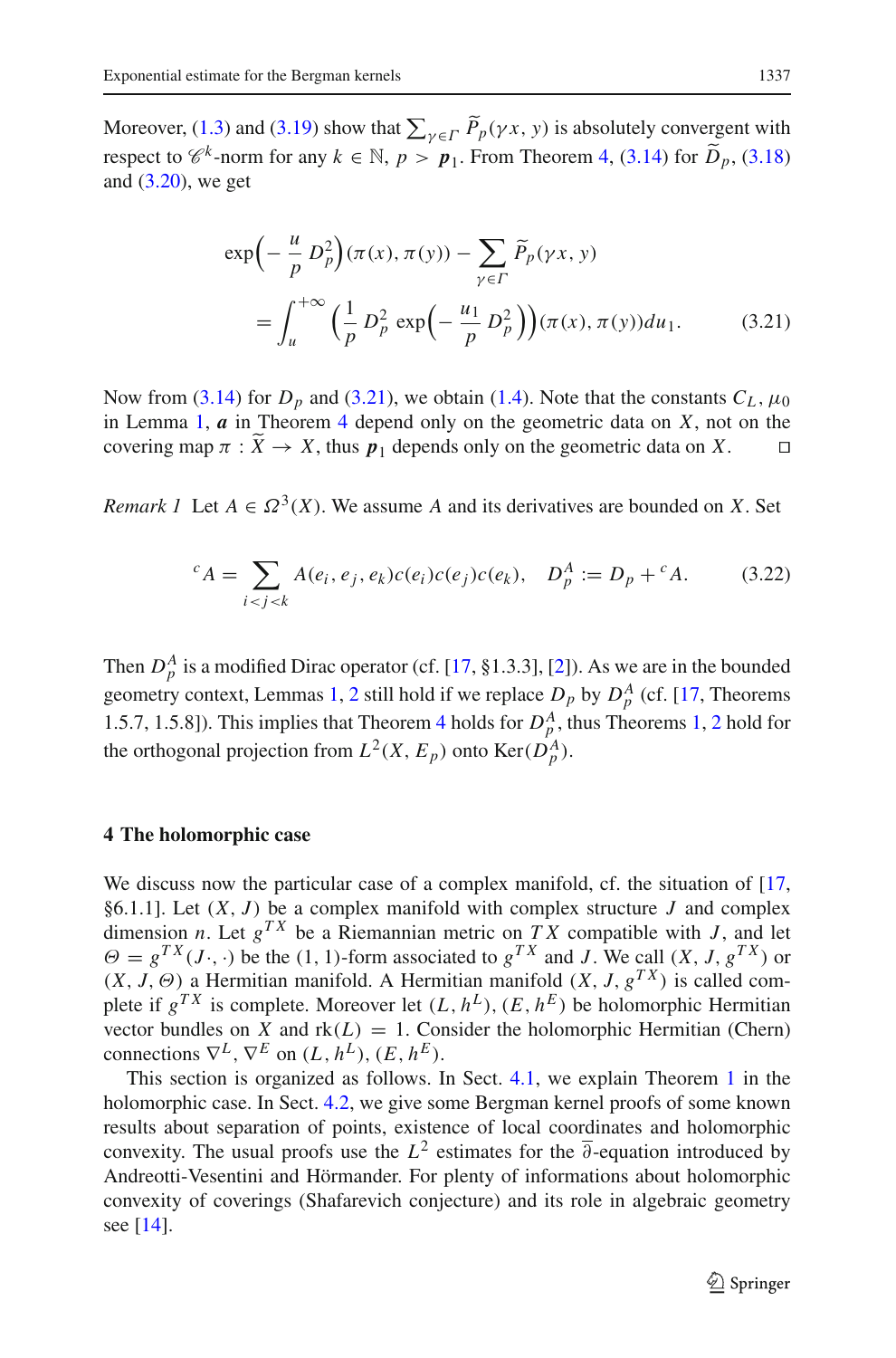<span id="page-11-2"></span>4.1 Theorems [1,](#page-1-2) [2](#page-1-3) in the holomorphic case

The space of holomorphic sections of  $L^p \otimes E$  which are  $L^2$  with respect to the norm given by [\(2.2\)](#page-3-2) is denoted by  $H_{(2)}^0(X, L^p \otimes E)$ . Let  $P_p(x, x')$ ,  $(x, x' \in X)$  be the Schwartz kernel of the orthogonal projection  $P_p$ , from the space of  $L^2$ -sections of  $L^p \otimes E$  onto  $H^0_{(2)}(X, L^p \otimes E)$ , with respect to the Riemannian volume form  $dv_X(x')$ associated to  $(X, g^{TX})$ .

<span id="page-11-0"></span>**Theorem 5** *Let*  $(X, J, g^{TX})$  *be a complete Hermitian manifold. Assume that*  $R^L, R^E$ , *J, gT X have bounded geometry and* [\(1.2\)](#page-1-0) *holds. Then the uniform exponential estimate* [\(1.3\)](#page-1-1) *holds for the Bergman kernel*  $P_p(x, x')$  *associated with*  $H^0_{(2)}(X, L^p \otimes E)$ *. Moreover, Theorem* [2](#page-1-3) *still holds for this version of Pp.*

*Proof* Let  $\overline{\partial}^{L^p \otimes E}$  be the formal adjoint of the Dolbeault operator  $\overline{\partial}^{L^p \otimes E}$  with respect to the Hermitian product [\(2.2\)](#page-3-2) on  $\Omega_0^{0,\bullet}(X, L^p \otimes E)$ . Set

$$
D_p = \sqrt{2} \left( \overline{\partial}^{L^p \otimes E} + \overline{\partial}^{L^p \otimes E,*} \right). \tag{4.1}
$$

<span id="page-11-1"></span>Using the assumption of the bounded geometry, we have by  $[17, (6.1.8)]$  $[17, (6.1.8)]$  for *p* large enough,

$$
Ker(D_p) = Ker(D_p^2) = H_{(2)}^0(X, L^p \otimes E). \tag{4.2}
$$

Observe that  $D_p$  is a modified Dirac operator as in Remark [1](#page-10-0) with  $A = \frac{\sqrt{-1}}{4} (\partial - \overline{\partial}) \Theta$ , see [\[2,](#page-19-11) Theorem 2.2], cf. also [\[17,](#page-19-4) Theorem 1.4.5]. (In particular, if  $(X, J, g^{TX})$  is a complete Kähler manifold, then the operator  $D_p$  from  $(4.1)$  is a Dirac operator in the sense of Sect. [2.](#page-3-0)) Thus by Remark [1,](#page-10-0) Theorems [1,](#page-1-2) [2](#page-1-3) still hold for the kernel *Pp*(*x*, *x* ) under the assumption of bounded geometry.

Theorem [5](#page-11-0) has the following consequence.

**Corollary 2** *Let*  $(X, \omega)$  *be a complete Kähler manifold such that*  $\omega$  *has bounded geometry.* Let  $(L, h^L)$  *be a holomorphic Hermitian line bundle such that*  $R^L = -2\pi \sqrt{-1} \omega$ . *Then the estimate* [\(1.3\)](#page-1-1) *holds for*  $P_p(x, x')$  *associated with*  $H_{(2)}^0(X, L^p)$ *.* 

<span id="page-11-3"></span>4.2 Holomorphic convexity of manifolds with bounded geometry

We will identify the 2-form  $R^L$  with the Hermitian matrix  $\dot{R}^L \in \text{End}(T^{(1,0)}X)$  such that for  $W, Y \in T^{(1,0)}X$ ,

$$
R^{L}(W,\overline{Y}) = \langle \dot{R}^{L}W,\overline{Y} \rangle. \tag{4.3}
$$

Analogous to the result of Theorem [1](#page-1-2) about the uniform off-diagonal decay of the Bergman kernel, a straightforward adaptation of the technique used in this paper yields the uniform diagonal expansion for manifolds and bundles with bounded geometry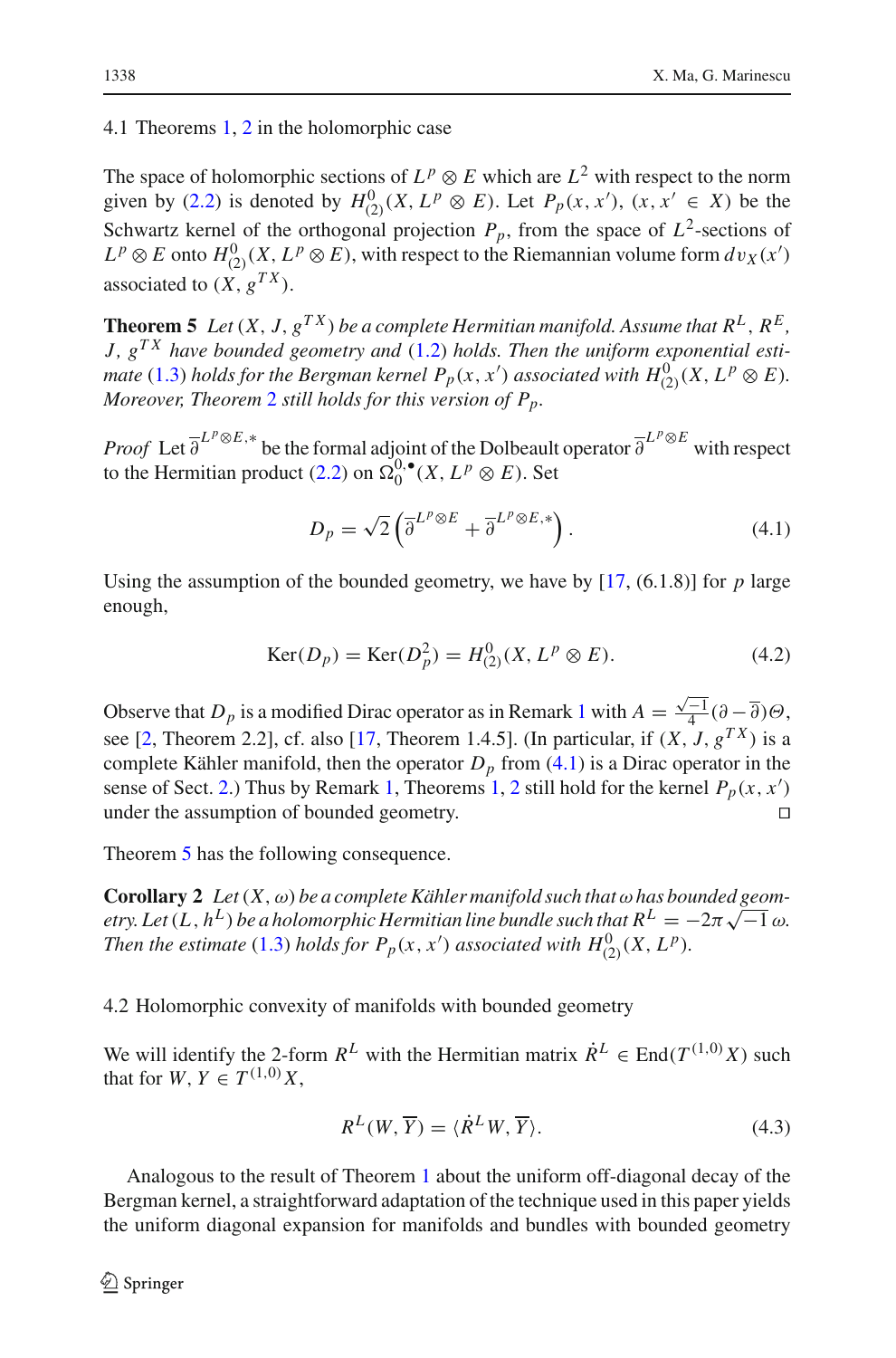(cf.  $[17,$  Theorem 4.1.1] for the compact case,  $[17,$  $[17,$  Theorems 6.1.1, 6.1.4] for other cases of non-compact manifolds including the covering manifolds). This was already observed in [\[17](#page-19-4), Problem 6.1]. The following theorem allows to construct uniform peak sections of the powers  $L^p$  for *p* sufficiently large.

<span id="page-12-1"></span>**Theorem 6** *Let*  $(X, J, g^{TX})$  *be a complete Hermitian manifold. Assume that*  $R^L, R^E$ , *J, gT X have bounded geometry and* [\(1.2\)](#page-1-0) *holds. Then there exist smooth coefficients*  $\mathbf{b}_r(x) \in \text{End}(E)_x$  *which are polynomials in*  $R^{TX}$ ,  $R^E$  (*and d* $\Theta$ ,  $R^L$ ) *and their derivatives with order*  $\leq 2r - 2$  (*resp.*  $2r - 1$ ,  $2r$ ) *and reciprocals of linear combinations of eigenvalues of*  $\dot{R}^L$  *at x, and*  $\mathbf{b}_0 = \det(\dot{R}^L/(2\pi)) \mathrm{Id}_E$ *, such that for any*  $k, \ell \in \mathbb{N}$ *, there exists*  $C_{k,\ell} > 0$  *such that for any*  $p \in \mathbb{N}^*, x \in X$ ,

$$
\left| P_p(x, x) - \sum_{r=0}^{k} b_r(x) p^{n-r} \right|_{\mathscr{C}^\ell} \leq C_{k, \ell} p^{n-k-1}.
$$
 (4.4)

<span id="page-12-0"></span>*Moreover, the expansion is uniform in the following sense: for any fixed k,*  $\ell \in \mathbb{N}$ *, assume that the derivatives of*  $g^{TX}$ ,  $h^L$ ,  $h^E$  *with order*  $\leq 2n + 2k + \ell + 6$  *run over a set bounded in the*  $\mathscr{C}^{\ell}$ -norm taken with respect to the parameter  $x \in X$  and, moreover,  $g^{TX}$  *runs over a set bounded below, then the constant*  $C_{k,\ell}$  *is independent of*  $g^{TX}$ ; and the  $\mathscr{C}^{\ell}$ -norm in [\(4.4\)](#page-12-0) *includes also the derivatives with respect to the parameters.* 

<span id="page-12-3"></span>We will actually make use in the following only of the case  $\ell = 0$  from Theorem [6.](#page-12-1)

**Theorem 7** *Let*  $(X, J, g^{TX})$  *be a complete Hermitian manifold. Assume that*  $R^L, R^E$ , *J,*  $g^{TX}$  *have bounded geometry and* [\(1.2\)](#page-1-0) *holds. Then there exists*  $p_0 \in \mathbb{N}$  *such that for all*  $p \geqslant p_0$ *, the bundle*  $L^p \otimes E$  *is generated by its global holomorphic*  $L^2$ *-sections.* 

*Proof* By Theorem [6,](#page-12-1)

$$
P_p(x, x) = b_0(x)p^n + \mathcal{O}(p^{n-1}), \text{ uniformly on } X,
$$
\n(4.5)

<span id="page-12-2"></span>where  $b_0 = \det(\dot{R}^L/2\pi) \mathrm{Id}_E$ . Due to [\(1.2\)](#page-1-0), the function  $\det(\dot{R}^L/2\pi)$  is bounded below by a positive constant. Hence [\(4.5\)](#page-12-2) implies that there exists  $p_0 \in \mathbb{N}$  such that for all  $p \geq p_0$  and all  $x \in X$  the endomorphism  $P_p(x, x) \in \text{End}(E_x)$  is invertible. In particular, for any  $v \in L_x^p \otimes E_x$  there exists  $S = S(x, v) \in H_{(2)}^0(X, L^p \otimes E)$  with  $S(x) = v.$ 

We can apply Theorem [7](#page-12-3) to the following situation. Let  $h<sub>p</sub>$  be a Hermitian metric on  $L^p$ . Let  $\pi : \widetilde{X} \to X$  be a Galois covering and consider

$$
\widetilde{\Theta} = \pi^* \Theta, \ dv_{\widetilde{X}} = \widetilde{\Theta}^n / n!, \ (\widetilde{L}^p, \widetilde{h}_p) = (\pi^* L^p, \pi^* h_p), \ (\widetilde{E}, h^{\widetilde{E}}) = (\pi^* E, \pi^* h^E), \tag{4.6}
$$

<span id="page-12-4"></span>and let  $L^2(\widetilde{X}, \widetilde{L}^p \otimes \widetilde{E})$  be the  $L^2$ -space of sections of  $\widetilde{L}^p \otimes \widetilde{E}$  with respect to  $\widetilde{h}_p, h^E$ ,  $dv_{\tilde{Y}}$ .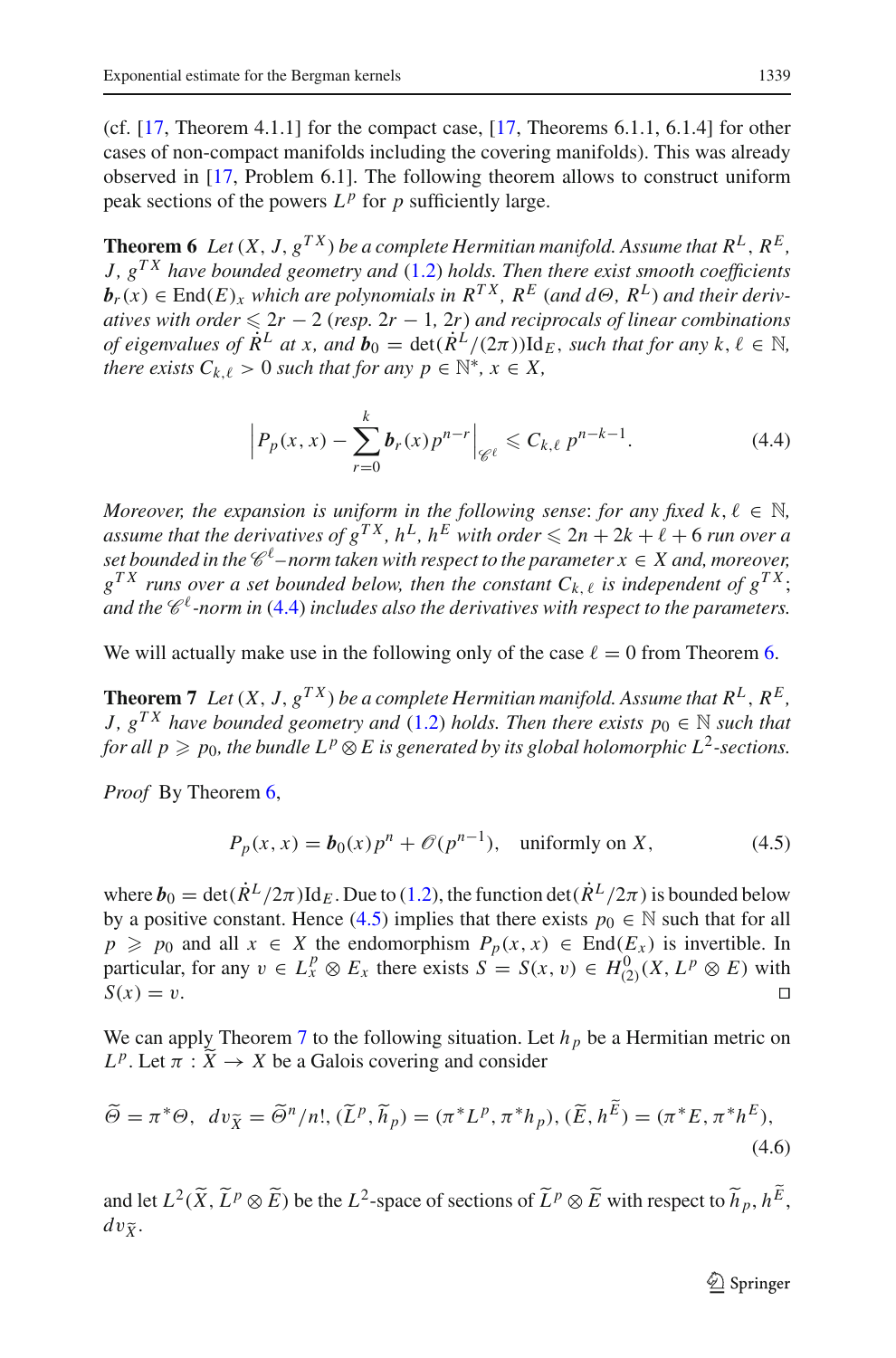**Corollary 3** *Let*(*X*,Θ) *be a compact Hermitian manifold, L be a positive line bundle over X. Then there exists*  $p_0 \in \mathbb{N}$  *such that for all Galois covering*  $\pi : \tilde{X} \to X$ *, for all*  $p \geqslant p_0$ , and all Hermitian metrics  $h_p$ ,  $h^E$  on  $L^p$ ,  $E$ , the bundle  $\tilde{L}^p \otimes \tilde{E}$  is generated<br>by its alakel halomombia  $L^2$  sastinus *by its global holomorphic L*2*-sections.*

*Proof* Indeed,  $(\tilde{X}, g^{TX})$  is complete and  $R^L$ ,  $R^E$ ,  $\tilde{J}$ ,  $g^{TX}$  have bounded geometry. Thus the conclusion follows immediately from Theorem [7](#page-12-3) for metrics  $h_p$  of the form  $(h^L)^p$ , where  $h^L$  is a positively curved metric on *L*. That  $p_0$  is independent of the covering  $\pi : \widetilde{X} \to X$  follows from the dependency conditions of  $p_0$  in Theorem [7.](#page-12-3) Observe finally that the  $L^2$  condition is independent of the Hermitian metric  $h_p$ ,  $h^E$ chosen on  $L^p$ , *E* over the compact manifold *X*.

Note that instead of using Theorem [7](#page-12-3) we could have also concluded by using [\[17,](#page-19-4) Theorem 6.1.4] or [\[18](#page-19-13), Theorem 3.14]. The latter shows that, roughly speaking, the asymptotics of the Bergman kernel on the base manifold and on the covering are the same. Note also that by Theorem [7](#page-12-3) or [\[17](#page-19-4), Theorem 6.1.4] we obtain an estimate from below of the von Neumann dimension of the space of  $L^2$  holomorphic sections (cf. [\[17](#page-19-4), Remark 6.1.5]):

$$
\dim_{\varGamma} H_{(2)}^0(\widetilde{X}, \widetilde{L}^p \otimes \widetilde{E}) \geqslant \frac{p^n}{n!} \text{rk}(E) \int_X \left( \frac{\sqrt{-1}}{2\pi} R^L \right)^n + o(p^n) \quad p \to \infty. \tag{4.7}
$$

This was used in [\[23](#page-20-2)] and [\[17,](#page-19-4) §6.4] to obtain weak Lefschetz theorems, extending results from [\[22](#page-20-3)].

The following definition was introduced in [\[21](#page-20-4), Definition 4.1] for line bundles.

**Definition 2** Suppose *X* is a complex manifold,  $(F, h^F) \rightarrow X$  is a holomorphic Hermitian vector bundle. The manifold *X* is called *holomorphically convex with respect to*  $(F, h^F)$  if, for every infinite subset  $\Sigma$  without limit points in *X*, there is a holomorphic section *S* of *F* on *X* such that  $|S|_{hF}$  is unbounded on  $\Sigma$ . The manifold *X* is called holomorphically convex if it is holomorphically convex with respect to the trivial line bundle.

Since it suffices to consider any infinite subset of  $\Sigma$ , in order to prove the holomorphic convexity we may assume that *S* is actually equal to a sequence of points  $\{x_i\}_{i\in\mathbb{N}}$ without limit points in *X*.

<span id="page-13-1"></span>**Theorem 8** *Let*  $(X, J, g^{TX})$  *be a complete Hermitian manifold. Assume that*  $R^L, R^E$ , *J*,  $g^{TX}$  *have bounded geometry and* [\(1.2\)](#page-1-0) *holds. Then there exists*  $p_0 \in \mathbb{N}$  *such that for all*  $p \geq p_0$ *, X is holomorphically convex with respect to the bundle*  $L^p \otimes E$ *.* 

*Proof* If *X* is compact the assertion is trivial. We assume in the sequel that *X* is non-compact. We use the following lemma.

<span id="page-13-0"></span>**Lemma 3** *There exists*  $p_0 \in \mathbb{N}$  *such that for all*  $p \geq p_0$ *, for any compact set*  $K \subset X$ *and any*  $\varepsilon$ ,  $M > 0$  *there exists a compact set*  $K(\varepsilon, M) \subset X$  *with the property that for*  $a_n y x \in X \setminus K(\varepsilon, M)$  *there exists*  $S \in H^0_{(2)}(X, L^p \otimes E)$  *with*  $|S(x)| \geq M$  *and*  $|S| \leq \varepsilon$ *on K .*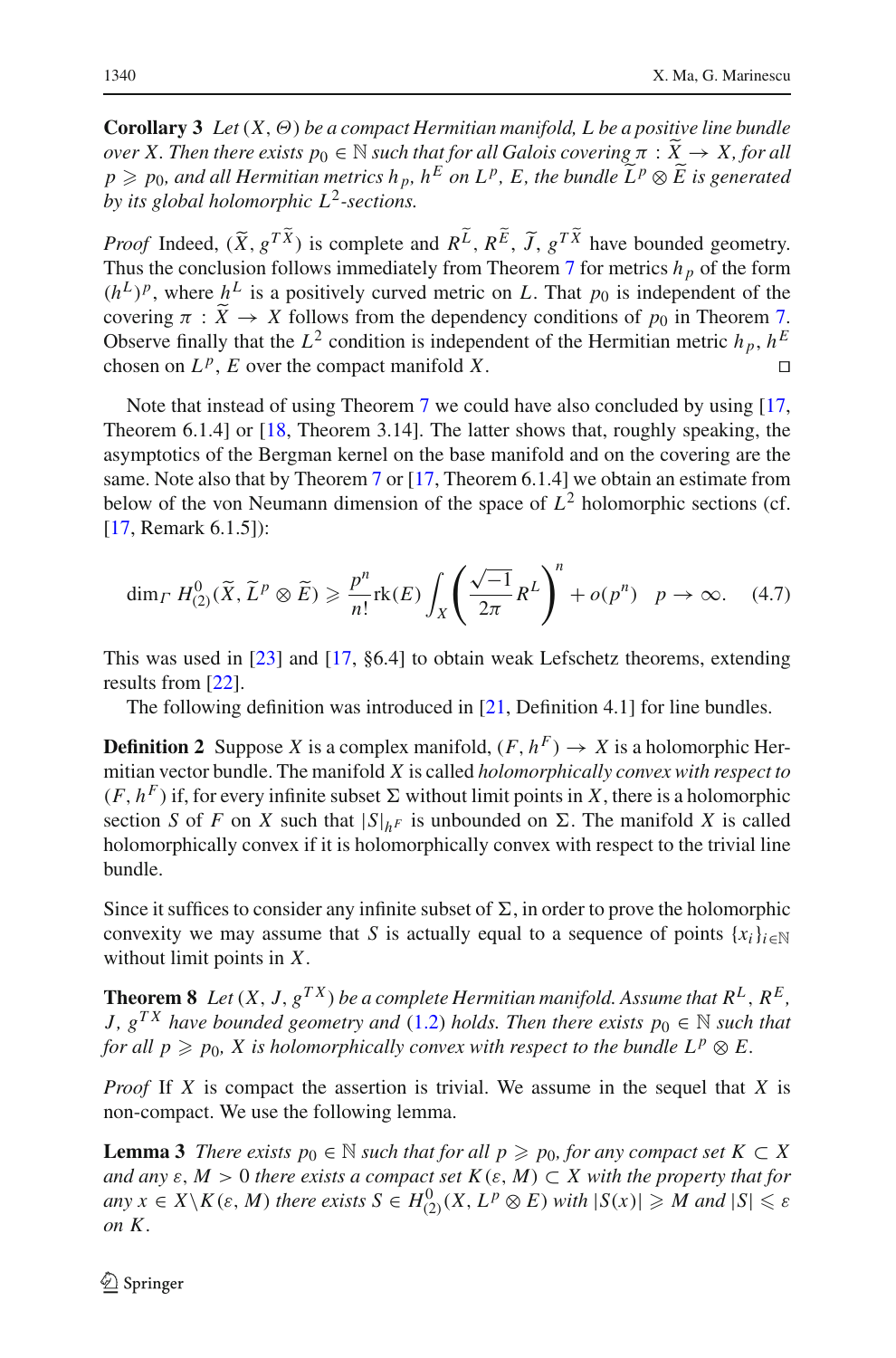*Proof* Let  $p_0 \in \mathbb{N}$  be as in the conclusion of Theorem [7.](#page-12-3) For any  $x \in X$ ,  $w \in L_x^p \otimes E_x$ , consider the section

$$
S \in H_{(2)}^{0}(X, L^{p} \otimes E), \quad y \longmapsto P_{p}(y, x) \cdot w. \tag{4.8}
$$

<span id="page-14-0"></span>Since  $P_p(x, x)$  is invertible, we can find for any given  $v \in L_x^p \otimes E_x$  a section  $S_{x,y}$ as in [\(4.8\)](#page-14-0) such that  $S_{x,v}(x) = v$ . Thus for any  $x \in X$  there exists  $v(x) \in L_x^p \otimes E_x$ such that  $|S_{x,v(x)}(x)| = 2M$ . By Theorem [1,](#page-1-2) for any fixed  $0 < r < \text{inj}^X$ ,  $S_{x,v(x)}$ has exponential decay outside the ball  $B(x, r)$ , uniformly in  $x \in X$  (cf. also [\(4.20\)](#page-17-1)). We can now choose  $\delta > 0$ , such that for any  $x \in X$  with  $d(x, K) > \delta$  we have  $|S_{x,v(x)}(y)| \le \varepsilon$  for  $y \in K$ . We set finally  $K(\varepsilon, M) = \{z \in X : d(z, K) \le \delta\}$ . The proof of Lemma 3 is completed proof of Lemma [3](#page-13-0) is completed.

In order to finish the proof of Theorem [8,](#page-13-1) let us choose an exhaustion  $\{K_i\}_{i\in\mathbb{N}}$  of X with compact sets, i.e.,  $K_i \subset \mathring{K}_{i+1}$  and  $X = \bigcup_{i \in \mathbb{N}} K_i$ . Consider a sequence  $\{x_i\}_{i \in \mathbb{N}}$ in *X* without limit points. Using Lemma [3,](#page-13-0) we construct inductively a sequence of holomorphic sections  $\{S_i\}_{i \in \mathbb{N}}$  and a subsequence  $\{v(i)\}_{i \in \mathbb{N}}$  of  $\mathbb N$  such that

$$
|S_i| \leq 2^{-i} \text{ on } K_i \text{ and } |S_i(x_{\nu(i)})| \geq 2^i + \sum_{j < i} |S_j(x_{\nu(i)})|,\tag{4.9}
$$

where  $v(i)$  is the smallest index *j* such that  $x_j \in X \setminus K_i(2^{-i}, 2^i + \sum_{j < i} |S_j(x_{v(i)})|).$ Then  $S = \sum_{i \in \mathbb{N}} S_i$  converges uniformly on any compact set of *X*, hence defines a holomorphic section of  $L^p \otimes E$  on *X*, and satisfies  $|S(x_{\nu(i)})| \to \infty$  as  $i \to \infty$ .  $\square$ 

*Remark 2* **(a)** Napier [\[21,](#page-20-4) Theorem 4.2] proves a similar result for a complete Kähler manifold with bounded geometry and for  $(E, h^E)$  trivial. His notion of bounded geometry (cf. [\[21,](#page-20-4) Definition 3.1]) is that of Cheng-Yau [\[4](#page-19-14)]. It requires that there exists a covering of *X* by coordinate Euclidean balls of a fixed radius in which the corresponding Euclidean metrics are uniformly (in  $\mathcal{C}^0$ -norm) comparable to the metric  $g^{TX}$ . This definition implies that the injectivity radius of  $(X, g^{TX})$  is positive. On the other hand, we require in our definition of bounded geometry that also the derivatives of the various geometric data to be bounded. Working with a weaker notion than that used in the present paper, Napier first concludes the holomorphic convexity for the adjoint bundle  $L^p \otimes K_X$  (twisting with  $K_X$  is necessary for the application of the  $L^2$ method for solving the ∂-equation, due to Andreotti-Vesentini and Hörmander, see e.g., [\[9](#page-19-15), Théorème 5.1], [\[17](#page-19-4), Theorem B.4.6]). If the Ricci curvature of  $g^{TX}$  (i.e., the curvature  $R^{\text{det}}$  of the holomorphic Hermitian connection  $\nabla^{\text{det}}$  on  $K_X^* = \text{det}(T^{(1,0)}X)$ is bounded from below, then  $[21,$  Theorem 4.2(ii)] shows that *X* is holomorphically convex with respect to  $L^p$ , for  $p$  sufficiently large. Note that our notion of bounded geometry implies that the Ricci curvature of  $g^{TX}$  is bounded from below.

**(b)** In the conditions of Theorem [8](#page-13-1) there exists  $p_0 \in \mathbb{N}$  such that for all  $p \geq p_0$  we have:

(i)  $H_{(2)}^0(X, L^p \otimes E)$  separate points of *X*, i.e., for any *x*,  $y \in X$ ,  $x \neq y$ , there exists  $S \in H_{(2)}^{0}(X, L^{p} \otimes E)$  with  $S(x) = 0, S(y) \neq 0$ .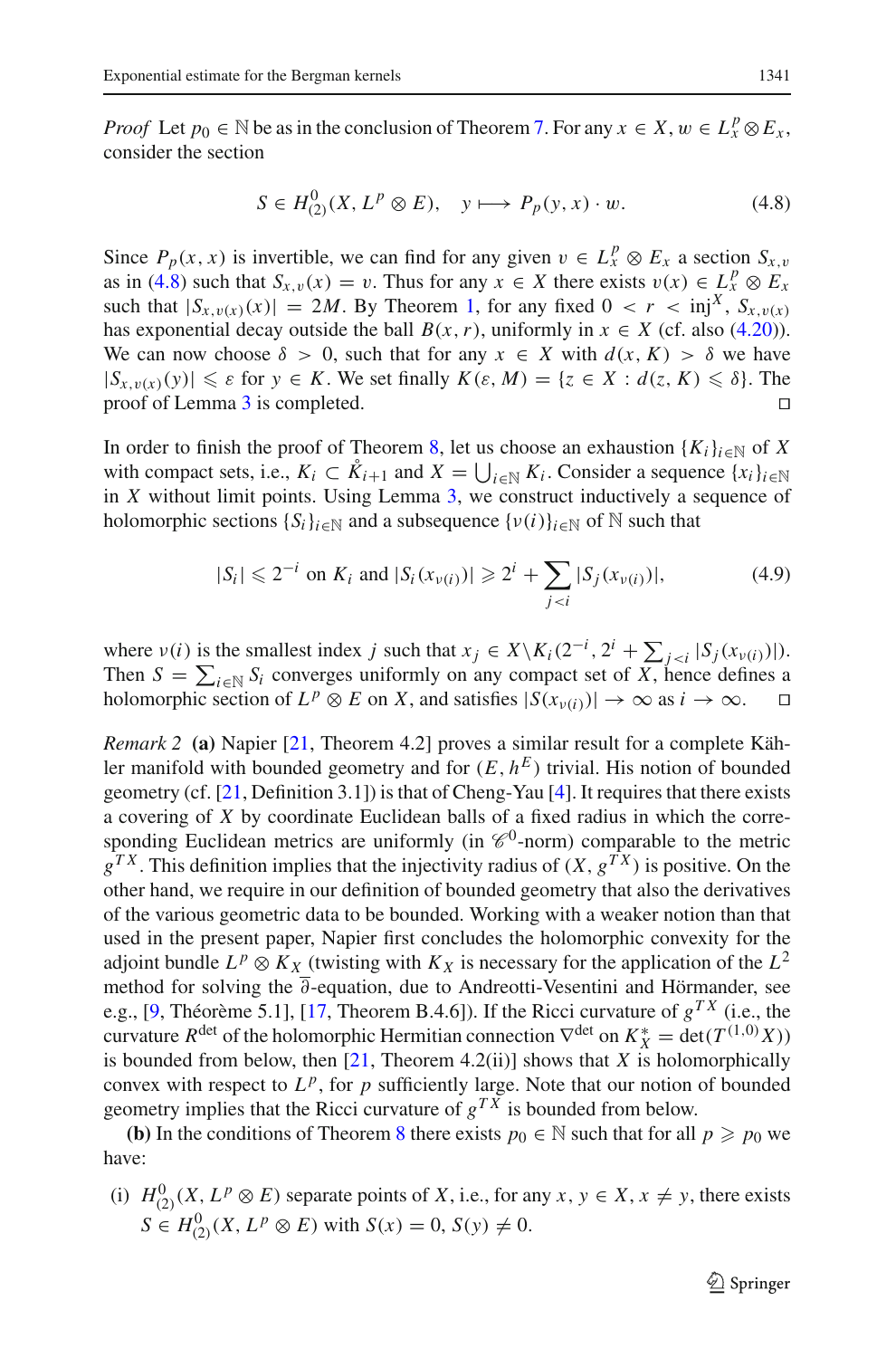(ii)  $H^0_{(2)}(X, L^p \otimes E)$  gives local coordinates on *X*, i.e., for any  $x \in X$  the derivative

$$
d_x: H^0_{(2)}(X, \mathscr{I}_x \otimes L^p \otimes E) \to T_x^{*(1,0)}X \otimes L_x^p \otimes E_x
$$

is surjective, where  $H^0_{(2)}(X, \mathscr{I}_x \otimes L^p \otimes E)$  is the space of holomorphic  $L^2$  sections of  $L^p \otimes E$  vanishing at *x*.

The items (i) and (ii) follow from the  $L^2$  estimates for  $\overline{\partial}$  for singular metrics by using similar arguments as in  $[9,21]$  $[9,21]$  $[9,21]$ . We show next how they also follow from the asymptotics of the Bergman kernel.

*Proof of Theorem [3](#page-2-1)* The holomorphic convexity follows from Theorem [8.](#page-13-1)

We show that  $H^0_{(2)}(X, L^p \otimes E)$  gives local coordinates for *p* large enough. Let us fix  $x_0 \in X$ . Consider normal coordinates centered at  $x_0$  as in the proof of Lemma [2,](#page-4-0) and choose  $\{w_j\}_{j=1}^n$  an orthonormal basis of  $T_{x_0}^{(1,0)}X$  such that

$$
\dot{R}^{L}(x_0) = \text{diag}(a_1(x_0), \dots, a_n(x_0)) \in \text{End}(T_{x_0}^{(1,0)}X). \tag{4.10}
$$

We fix an orthonormal basis of  $T_{x_0}X$  given by  $e_{2j-1} = \frac{1}{\sqrt{2}}$ We fix an orthonormal basis of  $T_{x_0}X$  given by  $e_{2j-1} = \frac{1}{\sqrt{2}}(w_j + \overline{w}_j)$  and  $e_{2j} = \frac{\sqrt{-1}}{2}(w_j - \overline{w}_j)$ . Then  $z_i = Z_{2i-1} + \sqrt{-1}Z_{2i}$  is a complex coordinate of  $Z \in \mathbb{R}^{2n} \simeq$  $\frac{\sqrt{-1}}{\sqrt{2}}$  (w<sub>j</sub> − w<sub>j</sub>). Then  $z_i = Z_{2i-1} + \sqrt{-1}Z_{2i}$  is a complex coordinate of  $Z \in \mathbb{R}^{2n}$   $\simeq$  $(T_{x_0}X, J)$ . Let  $e_L$ ,  $\{u_\ell\}_\ell$  be frames of *L*, *E* which are parallel with respect to  $\nabla^L$ ,  $\nabla^E$ along the curve  $[0, 1] \ni u \rightarrow uZ$ . Denote by  $a_i = a_i(x_0)$  and

<span id="page-15-0"></span>
$$
|Z|_a^2 := \frac{1}{4} \sum_{i=1}^n a_i |z_i|^2,
$$
  

$$
\mathcal{P}_{x_0}(Z, Z') = \frac{1}{(2\pi)^n} \prod_{i=1}^n a_i \exp\left(-\frac{1}{4} \sum_i a_i (|z_i|^2 + |z'_i|^2 - 2z_i \overline{z'_i})\right), \quad (4.11)
$$
  

$$
S_\ell^p(Z) = f(|Z|) e^{-p|Z|_a^2} e_L^{\otimes p} \otimes u_\ell, \quad S_{j,\ell}^p(Z) = z_j S_\ell^p(Z),
$$

where  $f$  is defined in  $(2.13)$ . Then by  $[17,$  Theorem 4.2.1], there exist a smooth family relative to the parameter  $x_0 \in X$ , of odd degree polynomials  $J_{1, x_0}(Z, Z') \in$  $\text{End}(E_{x_0})[Z, Z'],$  and  $J_{0, x_0}(Z, Z') = \text{Id}_{E_{x_0}}$ , such that for  $Z, Z' \in T_{x_0}X, |Z|, |Z'| <$  $\varepsilon, \alpha \in \mathbb{N}^{2n}$ , we have

$$
\left| \frac{\partial^{\alpha}}{\partial Z^{\alpha}} \Big( p^{-n} P_{p, x_0}(Z, Z') - \sum_{r=0}^{1} (J_{r, x_0} \mathscr{P}_{x_0}) \left( \sqrt{p} Z, \sqrt{p} Z' \right) p^{-\frac{r}{2}} \Big) \right|
$$
  
\$\leqslant C p^{(|\alpha|-2)/2} (1 + \sqrt{p} |Z| + \sqrt{p} |Z'|)^M e^{-C\_0 \sqrt{p} |Z - Z'|} + \mathcal{O}(p^{-\infty}). \quad (4.12)\$

<span id="page-15-2"></span><span id="page-15-1"></span>For  $r = 0, 1$ , set

$$
S_{j,\ell,r}^p(Z) = \int_{Z' \in \mathbb{C}^n} p^n(J_{r,x_0} \mathcal{P}_{x_0})(\sqrt{p}Z, \sqrt{p}Z') S_{j,\ell}^p(Z') dv_X(Z'). \tag{4.13}
$$

 $\mathcal{L}$  Springer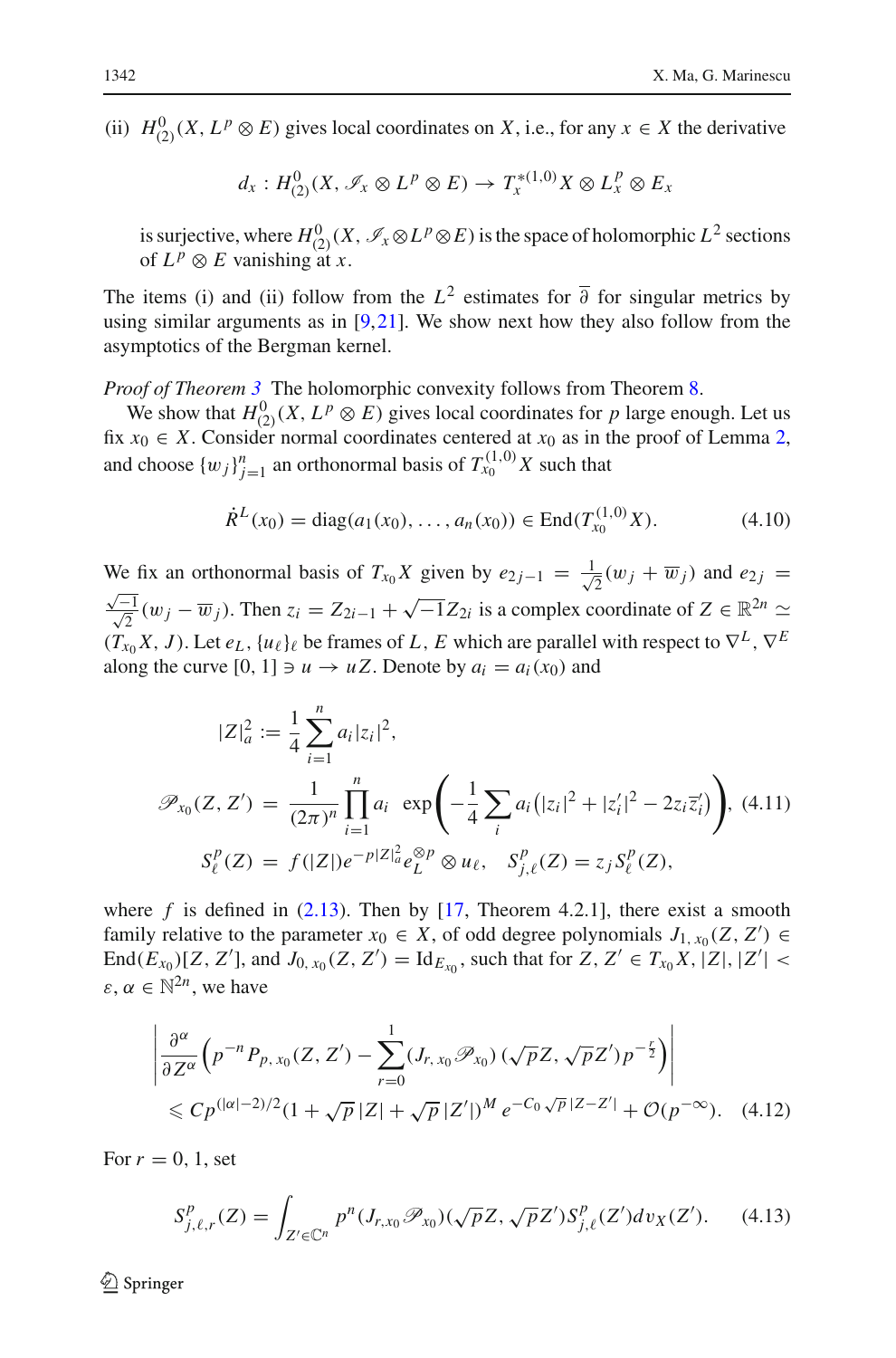Then by [\(2.13\)](#page-5-6), [\(4.11\)](#page-15-0) and [\(4.12\)](#page-15-1), for  $|Z| < \varepsilon/4$  and  $\mathbf{B} \in \left\{1, \frac{\partial}{\partial z_j}\right\}$ ,

$$
\left| P_p(S_\ell^p)(Z) - e^{-p|Z|_a^2} e_L^{\otimes p} \otimes u_\ell \right|
$$
  
\n
$$
\leq C p^{-1/2} (1 + \sqrt{p} |Z|)^M e^{-C'_0 \sqrt{p} |Z|} + \mathcal{O}(p^{-\infty})
$$
  
\n
$$
\left| B \left( P_p(S_{j,\ell}^p)(Z) - \sum_{r=0}^1 S_{j,\ell,r}^p(Z) p^{-\frac{r}{2}} \right) \right|
$$
  
\n
$$
\leq C p^{-1/2} (1 + \sqrt{p} |Z|)^M e^{-C'_0 \sqrt{p} |Z|} + \mathcal{O}(p^{-\infty}).
$$
\n(4.14)

<span id="page-16-1"></span><span id="page-16-0"></span>By [\(4.13\)](#page-15-2), we have for  $|Z| < \varepsilon/4$  in the sense of the  $\mathscr{C}^1$ -seminorm,

$$
S_{j,\ell,0}^p(Z) = z_j e^{-p|Z|_a^2} e_L^{\otimes p} \otimes u_\ell + \mathcal{O}(p^{-\infty}),
$$
  
\n
$$
S_{j,\ell,1}^p(Z) = p^{-\frac{1}{2}} Q_{j,\ell,1}(\sqrt{p}Z) e^{-p|Z|_a^2} + \mathcal{O}(p^{-\infty}),
$$
\n(4.15)

and  $Q_{j,\ell,1}(Z)$  are even polynomials on *Z*, thus  $(dS_{j,\ell,1}^p)(0) = \mathcal{O}(p^{-\infty})$ .

Now from [\(4.13\)](#page-15-2), [\(4.14\)](#page-16-0) and [\(4.15\)](#page-16-1), there exists  $p_0 \in \mathbb{N}$  such that uniformly for  $x_0 \in X$ ,  $p \ge p_0$ , the differential

$$
d_{x_0}: H^0_{(2)}(X, \mathscr{I}_{x_0} \otimes L^p \otimes E) \to (T^{*(1,0)}X \otimes L^p \otimes E)_{x_0}
$$

is surjective, namely  $d_{x_0} P_p(S_{j,l}^p) = dz_j \otimes e_L^{\otimes p} \otimes u_{\ell}$ , for  $1 \leqslant j \leqslant n, 1 \leqslant l \leqslant \text{rk}(E)$ .

We prove now  $H^0_{(2)}(X, L^p \otimes E)$  separates the points in *X* for *p* large enough. We will construct first peak sections at  $x \in X$  (cf. [\[17](#page-19-4), (5.1.24)] for  $E = \mathbb{C}$ ). Set

$$
\Phi_p(x) = \{ s \in H^0_{(2)}(X, L^p \otimes E) : s(x) = 0 \}.
$$
\n(4.16)

Let  $\psi_x : H^0_{(2)}(X, L^p \otimes E) \to (L^p \otimes E)_x$  be the evaluation map  $\psi_x s = s(x)$ . Let  $\psi_x^*$ be its adjoint. By Theorem [6,](#page-12-1) there exists  $p_0 \in \mathbb{N}$ , such that  $\Phi_p(x)$  has codimension  $rk(E)$  in  $H_{(2)}^0(X, L^p \otimes E)$  for any  $x \in X$  and  $p \geq p_0$ .

For  $x_0 \in X$ , let  $\{S_{x_0,j}^p\}_{j=1}^{rk(E)}$  be an orthonormal basis of the orthogonal complement  $\Phi_p(x_0)^\perp$  of  $\Phi_p(x_0)$ , and we call  $\{S_{x_0,j}^p\}_{j=1}^{\text{rk}(E)}$  peak sections at  $x_0$ . Then  $\psi_{x_0}: \mathbb{C}\{S_{x_0,j}^p\} \to (L^p \otimes E)_{x_0}$  is bijective for  $p \geq p_0$  and

$$
\begin{aligned} \left(S_{x_0,j}^p(x_0)^*, \left(\psi_x \psi_x^*\right)^{-1} S_{x_0,k}^p(x_0)\right) &= \left\langle S_{x_0,j}^p(x_0), \left(\psi_x \psi_x^*\right)^{-1} S_{x_0,k}^p(x_0)\right\rangle_{x_0} \\ &= \left\langle \left(\psi_{x_0}\right)^{-1} (S_{x_0,j}^p(x_0)), \left(\psi_{x_0}\right)^{-1} (S_{x_0,k}^p(x_0)) \right\rangle = \left\langle S_{x_0,j}^p, S_{x_0,k}^p \right\rangle = \delta_{jk}. \end{aligned} \tag{4.17}
$$

<span id="page-16-3"></span><span id="page-16-2"></span>We have also

$$
P_p(x, x_0) = \sum_{j=1}^{\text{rk}(E)} S_{x_0, j}^p(x) \otimes S_{x_0, j}^p(x_0)^*.
$$
 (4.18)

 $\mathcal{L}$  Springer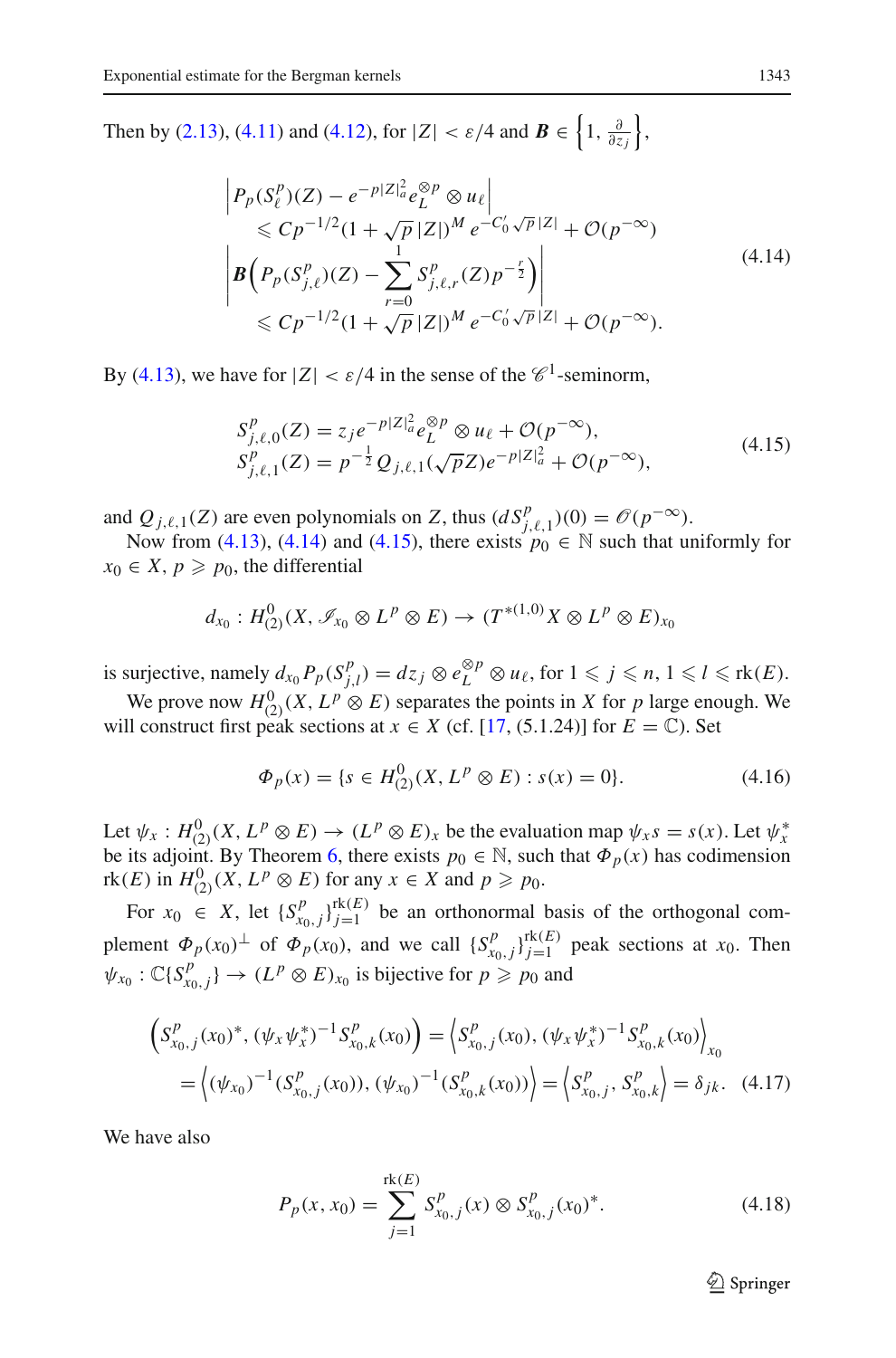<span id="page-17-2"></span>By [\[17](#page-19-4), (5.1.46)], we know that for any  $x \in X$ ,

$$
P_p(x, x) = \psi_x \psi_x^* \in \text{End}(E)_x. \tag{4.19}
$$

<span id="page-17-1"></span>From  $(4.17)$ ,  $(4.18)$  and  $(4.19)$ , we get for any  $p \ge p_0$ ,

$$
S_{x_0,k}^p(x) = P_p(x, x_0) P_p(x_0, x_0)^{-1} S_{x_0,k}^p(x_0).
$$
 (4.20)

<span id="page-17-0"></span>From [\(4.12\)](#page-15-1), we deduce that for a sequence  $\{r_p\}$  with  $r_p \to 0$  and  $r_p \sqrt{p} \to \infty$ ,

$$
\int_{B^{X}(x_0,r_p)} \left\langle S^{p}_{x_0,j}, S^{p}_{x_0,k} \right\rangle(x) \, dv_X(x) = \delta_{jk} - o(1), \quad \text{for } p \to \infty. \tag{4.21}
$$

Note that [\(4.21\)](#page-17-0) holds for any orthonormal basis  $\{S_{i_0,j}^p\}_{j=1}^{r_k(E)}$  of  $\Phi_p(x_0)^\perp$ .

Let us assume that there exists a sequence of distinct points  $x_p \neq y_p$  such that  $\Phi_p(x_p) = \Phi_p(y_p)$ . Since  $\Phi_p(x_p) = \Phi_p(y_p)$  we can construct as above the peak sections  $S_{x_p,j}^p = S_{y_p,j}^p$  as an orthonormal basis of  $\Phi_p(x_p)^\perp = \Phi_p(y_p)^\perp$ . We fix in the sequel such sections which peaks at both  $x_p$  and  $y_p$ .

We consider the distance  $d(x_p, y_p)$  between the two points  $x_p$  and  $y_p$ . By passing to a subsequence we have two possibilities: either  $\sqrt{p}d(x_p, y_p) \to \infty$  as  $p \to \infty$  or there exists a constant  $C > 0$  such that  $d(x_p, y_p) \leq C/\sqrt{p}$  for all p.

Assume that the first possibility is true. For large *p*, we learn from relation [\(4.21\)](#page-17-0) that the mass of  $S_{x_p,j}^p = S_{y_p,j}^p$  (which is 1) concentrates both in neighborhoods  $B(x_p, r_p)$ and  $B(y_p, r_p)$  with  $r_p = d(x_p, y_p)/2$  and approaches therefore 2 if  $p \to \infty$ . This is a contradiction which rules out the first possibility.

Now we proceed as in [\[17](#page-19-4), §8.3.5]. We identify as usual  $B^X(x_p, \varepsilon)$  to  $B^{T_{x_p}X}(0, \varepsilon)$ so the point *y<sub>p</sub>* gets identified to  $Z_p/\sqrt{p}$  where  $Z_p \in B^{T_{x_p}X}(0, C)$ . We define then

$$
f_p: [0, 1] \longrightarrow \mathbb{R}, \quad f_p(t) = \frac{\sum_{j=1}^{\text{rk}(E)} |S_{x_p, j}^p(t Z_p / \sqrt{p})|^2}{\text{Tr} P_p(t Z_p / \sqrt{p}, t Z_p / \sqrt{p})}.
$$
 (4.22)

<span id="page-17-3"></span>We have  $f_p(0) = f_p(1) = 1$  (as  $S_{x_p, j}^p = S_{y_p, j}^p$ ) and  $f_p(t) \le 1$ . We deduce the existence of a point *t<sub>p</sub>* ∈ ]0, 1[ such that  $f''_p(t_p) = 0$ . Equations [\(4.12\)](#page-15-1), [\(4.20\)](#page-17-1), [\(4.22\)](#page-17-3) imply the estimate

$$
f_p(t) = e^{-\frac{t^2}{4}\sum_j a_j |z_{p,j}|^2} \left(1 + g_p(t Z_p) / \sqrt{p}\right)
$$
 (4.23)

<span id="page-17-4"></span>and the  $\mathcal{C}^2$  norm of  $g_p$  over  $B^{T_{x_p}X}(0, C)$  is uniformly bounded in p. From [\(4.23\)](#page-17-4) and  $f_p(1) = 1$ , we infer that  $|Z_p|^2 = \frac{1}{4} \sum_j a_j |z_{p,j}|^2 = \mathcal{O}(1/\sqrt{p})$ . Using a limited expansion  $e^x = 1 + x + x^2 \varphi(x)$  for  $x = t^2 |Z_p|_a^2$  in [\(4.23\)](#page-17-4) and taking derivatives, we obtain

$$
f_p''(t) = -2|Z_p|_a^2 + \mathcal{O}(|Z_p|_a^4) + \mathcal{O}(|Z_p|_a^2/\sqrt{p}) = (-2 + \mathcal{O}(1/\sqrt{p}))|Z_p|_a^2.
$$
\n(4.24)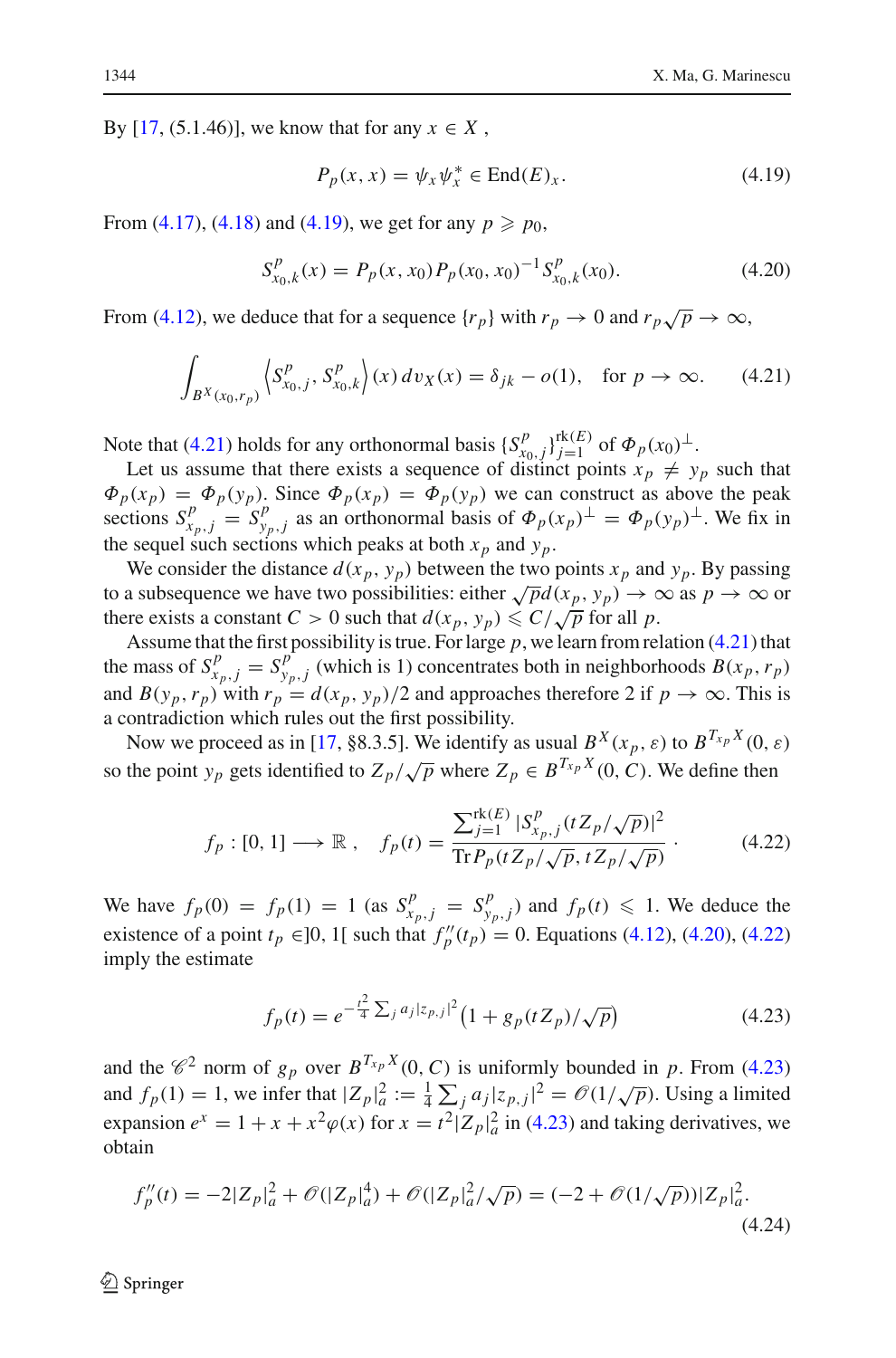Evaluating at  $t_p$  we get  $0 = f''_p(t_p) = (-2 + \mathcal{O}(1/\sqrt{p}))|Z_p|^2_a$ , which is a contradiction since by assumption  $Z_p \neq 0$ .

*Remark [3](#page-2-1)* (a) It is possible to show the separation of points in Theorem 3 by proving a non-compact version of  $[11,$  Theorem 1.8], where the asymptotics of the Bergman kernel for space of sections of a positive line bundle twisted with the Nadel multiplier sheaf of a singular metric are obtained. The only thing needed for the non-compact extension is the spectral gap, which in present case is provided by Lemma [1.](#page-3-1)

**(b)** In the same vein we can show the separation of points and existence of local coordinates on a compact set under the hypotheses of [\[17](#page-19-4), Theorem 6.1.1] (which are less restrictive than bounded geometry). Let  $(X, J, g^{TX})$  be a complete Kähler manifold and  $(L, h^L)$ ,  $(E, h^E)$  be holomorphic Hermitian vector bundles on *X* and  $rk(L) = 1$ . Assume also that there exist  $\epsilon$ ,  $C > 0$  such that on X,

$$
\sqrt{-1}R^{L}(\cdot, J\cdot) \geqslant \epsilon g^{TX}(\cdot, \cdot), \quad \sqrt{-1}(R^{\det} + R^{E}) > -C\Theta \text{Id}_{E}, \tag{4.25}
$$

with  $\Theta = g^{TX}(J \cdot, \cdot)$ . Then for any compact set  $K \subset X$  there exists  $p_0 = p_0(K) \in \mathbb{N}$ such that for all  $p \geq p_0$ , the sections of  $H^0_{(2)}(X, L^p \otimes E)$  separate points and give local coordinates on *K*.

*Proof of Corollary [1](#page-2-2)* We apply Theorem [8](#page-13-1) for the trivial line bundle  $L = X \times \mathbb{C}$ endowed with the metric  $h^L$  defined by  $|1|^2_{h^L} = e^{-2\phi}$ . Then  $R^L = 2\partial \overline{\partial} \varphi$ . Thus *X* is holomorphically convex with respect to  $(L, e^{-2p\varphi})$  for *p* sufficiently large. Since  $\varphi$ is bounded from below this implies that *X* is holomorphically convex with respect to the trivial line bundle endowed with the trivial metric. Moreover, Theorem [3](#page-2-1) shows that global holomorphic functions on *X* separate points and give local coordinates on *X*. Hence *X* is Stein.

<span id="page-18-0"></span>**Corollary 4** *Let*  $(X, J, \Theta)$  *be a compact Hermitian manifold and*  $(L, h^L)$  *be a positive line bundle over X. Then there exists*  $p_0 \in \mathbb{N}$  *such that for all Galois covering*  $\pi : \widetilde{X} \to$ *X, for all*  $p \geq p_0$ *, and all Hermitian metrics*  $h_p$ *,*  $h^E$  *on*  $L^p$ *,*  $E$ *,*  $\widetilde{X}$  *is holomorphically convex with respect to the bundle*  $\widetilde{L}^p \otimes \widetilde{E}$ .

*Proof* The conclusion follows immediately from Theorem [8](#page-13-1) for metrics  $h_p$  of the form  $(h^L)^p$ , where  $h^L$  is a positively curved metric on *L*. Observe finally that the convexity is independent of the Hermitian metrics  $h_p$ ,  $h^E$  chosen on  $L^p$ ,  $\overline{E}$  over the compact manifold *X*.

*Remark 4* We can prove Corollary [4](#page-18-0) also without the use of the off-diagonal decay of the Bergman kernel. What is actually needed is Corollary [3,](#page-12-4) which uses only the diagonal expansion of the Bergman kernel.

In order to carry out the proof we show that Lemma [3](#page-13-0) follows from Corollary [3.](#page-12-4) By this corollary, for any  $x \in \widetilde{X}$  there exists  $S_x \in H^0_{(2)}(\widetilde{X}, \widetilde{L}^p \otimes \widetilde{E})$  such that  $|S_x(x)| \ge M$ . Since  $S_x \in L^2(\tilde{X}, \tilde{L}^p \otimes \tilde{E})$  is holomorphic, there exists a compact set  $A(S_x, \varepsilon) \subset \widetilde{X}$  such that  $|S_x| \leq \varepsilon$  on  $\widetilde{X} \setminus A(S_x, \varepsilon)$ .

To prove this, let  $F \subset X$  be a compact fundamental set and U a relatively compact open neighborhood of *F*. Let  $\Gamma$  be the group of deck transformations of  $\pi : \tilde{X} \to X$ .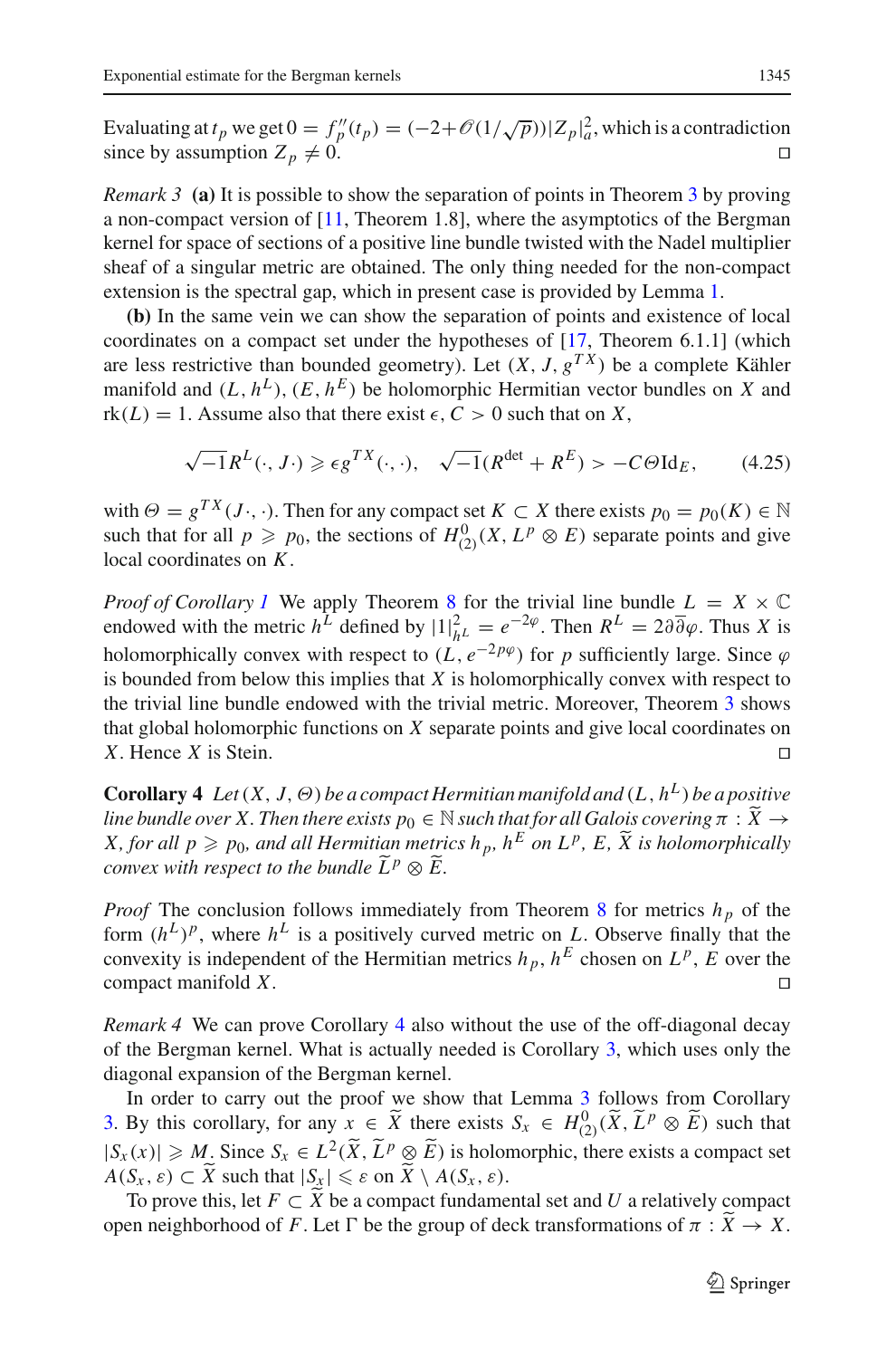For any  $\gamma \in \Gamma$  we have  $\sup_{\gamma F} |S| \leq C ||S||_{L^1(\gamma U)} \leq C'||S||_{L^2(\gamma U)}$ , see [\[10](#page-19-17), Theorem 2.2.3]. Due to the bounded geometry, the constant  $C'$  does not depend on  $\gamma$ . Now choose a compact set  $B(S_x, \varepsilon)$  such that the  $L^2$  norm of  $S_x$  over  $\widetilde{X} \setminus B(S_x, \varepsilon)$ is smaller than  $\varepsilon/C' > 0$ . We set  $A(S_x, \varepsilon) = \bigcup \{ \gamma F : \gamma U \cap B(S_x, \varepsilon) \neq \emptyset \}.$ Using what has been said, there exists a compact set  $F(\varepsilon, M) \supset F$  and sections  $S_1, \ldots, S_m \in H^0_{(2)}(\tilde{X}, \tilde{L}^p \otimes \tilde{E})$  such that

$$
\max_{1 \le i \le m} |S_i(x)| \ge M \quad \text{for all } x \in F
$$
  
\n
$$
\max_{1 \le i \le m} |S_i(x)| \le \varepsilon \quad \text{for all } x \in \widetilde{X} \setminus F(\varepsilon, M). \tag{4.26}
$$

Let  $K \subset \tilde{X}$  be a compact set. Define

$$
K(\varepsilon, M) = \bigcup \{ \gamma F : \gamma \in \Gamma, \ K \cap \gamma F(\varepsilon, M) \neq \emptyset \}.
$$

Consider now  $x_0 \in \widetilde{X} \backslash K(\varepsilon, M)$ . Then there is  $\gamma \in \Gamma$  such that  $\gamma^{-1}x_0 \in F$ . It follows that  $K \cap \gamma F(\varepsilon, M) = \emptyset$  so there is  $S_i$  such that  $|\gamma S_i(x_0)| \ge M$  and  $|\gamma S_i| \le \varepsilon$  on  $K$ .

## **References**

- <span id="page-19-7"></span>1. Berman, R.: Determinantal point processes and fermions on complex manifolds: Bulk universality. [arXiv:0811.3341](http://arxiv.org/abs/0811.3341)
- <span id="page-19-11"></span>2. Bismut, J.-M.: A local index theorem for non-Kähler manifolds. Math. Ann. **284**(4), 681–699 (1989)
- <span id="page-19-10"></span>3. Bismut, J.-M.: Equivariant immersions and Quillen metrics. J. Differ. Geom. **41**(1), 53–157 (1995)
- <span id="page-19-14"></span>4. Cheng, S.-Y., Yau, S.-T.: On the existence of a complete Kähler metric on non-compact complex manifolds and the regularity of Fefferman's equation. Commun. Pure Appl. Math. **33**, 507–544 (1980)
- <span id="page-19-0"></span>5. Christ, M.: On the  $\overline{\partial}$  equation in weighted  $L^2$ -norms in  $\mathbb{C}^1$ . J. Geom. Anal. **3**, 193–230 (1991)
- <span id="page-19-5"></span>6. Christ, M.: Upper bounds for Bergman kernels associated to positive line bundles with smooth Hermitian metrics. [arXiv:1308.0062](http://arxiv.org/abs/1308.0062)
- <span id="page-19-3"></span>7. Dai, X., Liu, K., Ma, X.: On the asymptotic expansion of Bergman kernel. J. Differ. Geom. **72**, 1–41 (2006)
- <span id="page-19-1"></span>8. Delin, H.: Pointwise estimates for the weighted Bergman projection kernel in  $\mathbb{C}^n$ , using a weighted *L*<sup>2</sup> estimate for the ∂-equation. Ann. Inst. Fourier (Grenoble) **48**, 967–997 (1998)
- <span id="page-19-15"></span>9. Demailly, J.P.: Estimations *L*<sup>2</sup> pour l'opérateur ∂ d'un fibré holomorphe semipositif au-dessus d'une variété kählérienne complète. Ann. Sci. École Norm. Supér. **15**, 457–511 (1982)
- <span id="page-19-17"></span>10. Hörmander, L.: An introduction to complex analysis in several variables. North-Holland Mathematical Library, vol. 7, 3rd edn. North-Holland Publishing Co., Amsterdam (1990)
- <span id="page-19-16"></span>11. Hsiao, C.-Y., Marinescu, G.: The asymptotics for Bergman kernels for lower energy forms and the multiplier ideal Bergman kernel asymptotics. Commun. Anal. Geom. **22**, 1–108 (2014)
- <span id="page-19-2"></span>12. Lindholm, N.: Sampling in weighted  $L^p$  spaces of entire functions in  $\mathbb{C}^n$  and estimates of the Bergman kernel. J. Funct. Anal. **182**, 390–426 (2001)
- <span id="page-19-6"></span>13. Lu, Z., Zelditch, S.: Szegö kernels and Poincaré series. [arXiv:1309.7088](http://arxiv.org/abs/1309.7088)
- <span id="page-19-12"></span>14. Kollár, J.: Shafarevich Maps and Automorphic Forms. Princeton University Press, Princeton (1995)
- <span id="page-19-8"></span>15. Ma, X.: Geometric quantization on Kähler and symplectic manifolds. In: International Congress of Mathematicians, vol. II, pp. 785–810. Hyderabad, India, 19–27 Aug 2010
- <span id="page-19-9"></span>16. Ma, X., Marinescu, G.: The spin*<sup>c</sup>* Dirac operator on high tensor powers of a line bundle. Math. Z **240**(3), 651–664 (2002)
- <span id="page-19-4"></span>17. Ma, X., Marinescu, G.: Holomorphic Morse Inequalities and Bergman Kernels. Progress in Mathematics, vol. 254. Birkhäuser Boston Inc, Boston (2007)
- <span id="page-19-13"></span>18. Ma, X., Marinescu, G.: Generalized Bergman kernels on symplectic manifolds. Adv. Math. **217**, 1756– 1815 (2008)